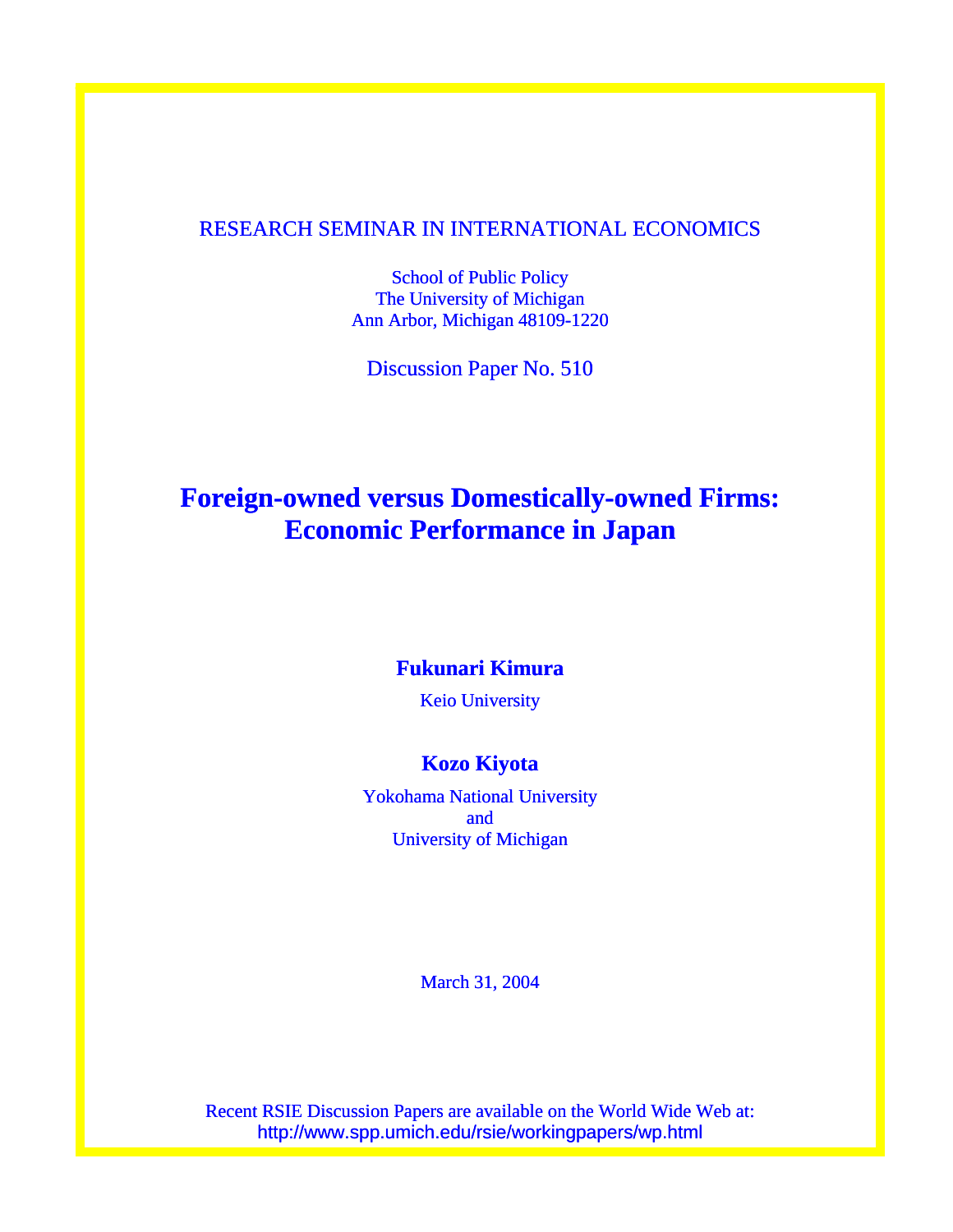### Foreign-owned versus Domestically-owned Firms: Economic Performance in Japan<sup>∗</sup>

Fukunari Kimura† and Kozo Kiyota‡

 $\overline{a}$ 

<sup>∗</sup> The MITI database used in this paper was prepared and analyzed in cooperation with the Research and Statistics Department, Minister's Secretariat, Ministry of International Trade and Industry (currently called the Ministry of Economy, Trade, and Industry or METI), Government of Japan. We would like to thank Alan Deardorff, Juan C. Hallak, Gary Saxonhouse, Bob Stern and conference/seminar participants at Kansai University, University of Michigan (Ann Arbor), Yokohama National University, and an anonymous referee for helpful comments and suggestions. Kozo Kiyota was a Visiting Scholar at the University of Michigan, when this paper was prepared and would like to thank the Kikawada Fellowship Program for providing financial support for this research. Kozo Kiyota would also like to acknowledge the financial support of Grants-in-aid (B-2: 14330012) by the Ministry of Education, Culture, Sports, Science and Technology.

<sup>&</sup>lt;sup>†</sup> Corresponding author: Tel: +81-3-3453-4511 ext. 23215; fax: +81-3-5427-1578; e-mail:  $\frac{f}{kimuma}$ @econ.keio.ac.jp; Address: Faculty of Economics, Keio University, 2-15-45, Mita, Minato-ku, Tokyo 108-8345, Japan.

á Address: Faculty of Business Administration, Yokohama National University, 79-4, Tokiwadai, Hodogaya-ku, Yokohama 240-8501, Japan.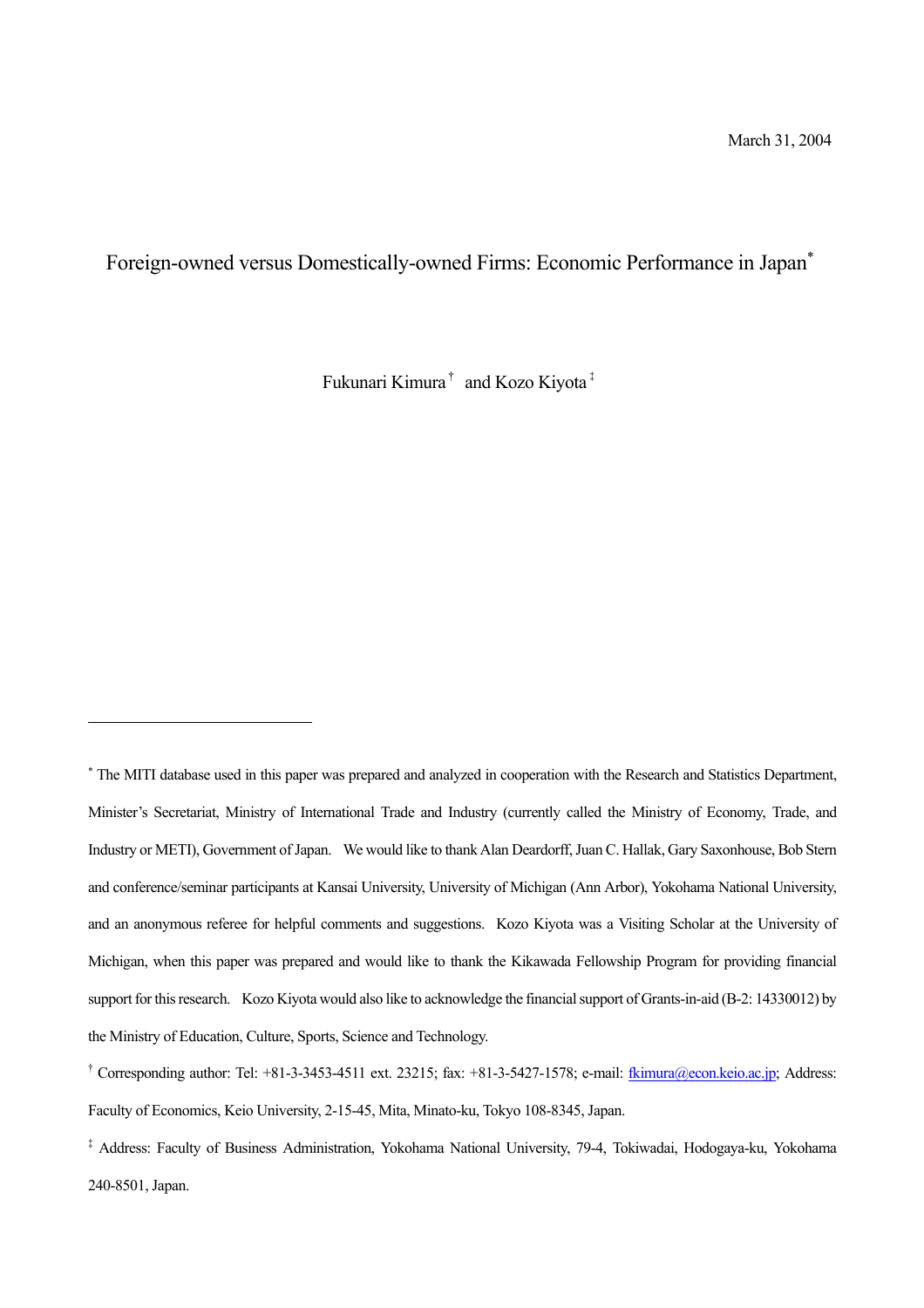# Foreign-owned versus Domestically-owned Firms: Economic Performance in Japan Abstract

This paper utilizes micro-panel data for firms located in Japan and examines differences in static and dynamic corporate performance between foreign-owned and domestically-owned firms in the 1990s. We find that foreign-owned firms not only reflect superior static characteristics but also achieve faster growth. In addition, foreign investors appear to invest in firms that may not be immediately profitable now but those that are potentially the most profitable in the future. The results imply that foreign investors bring useful firm-specific assets into the Japanese market, which may work as an effective catalyst for necessary structural reform. (95 words) **JEL Classification Codes**: F23 (Multinational Firms; International Business); D21 (Firm Behavior)

**Key Words**: foreign ownership, foreign direct investment, growth, survival, total factor productivity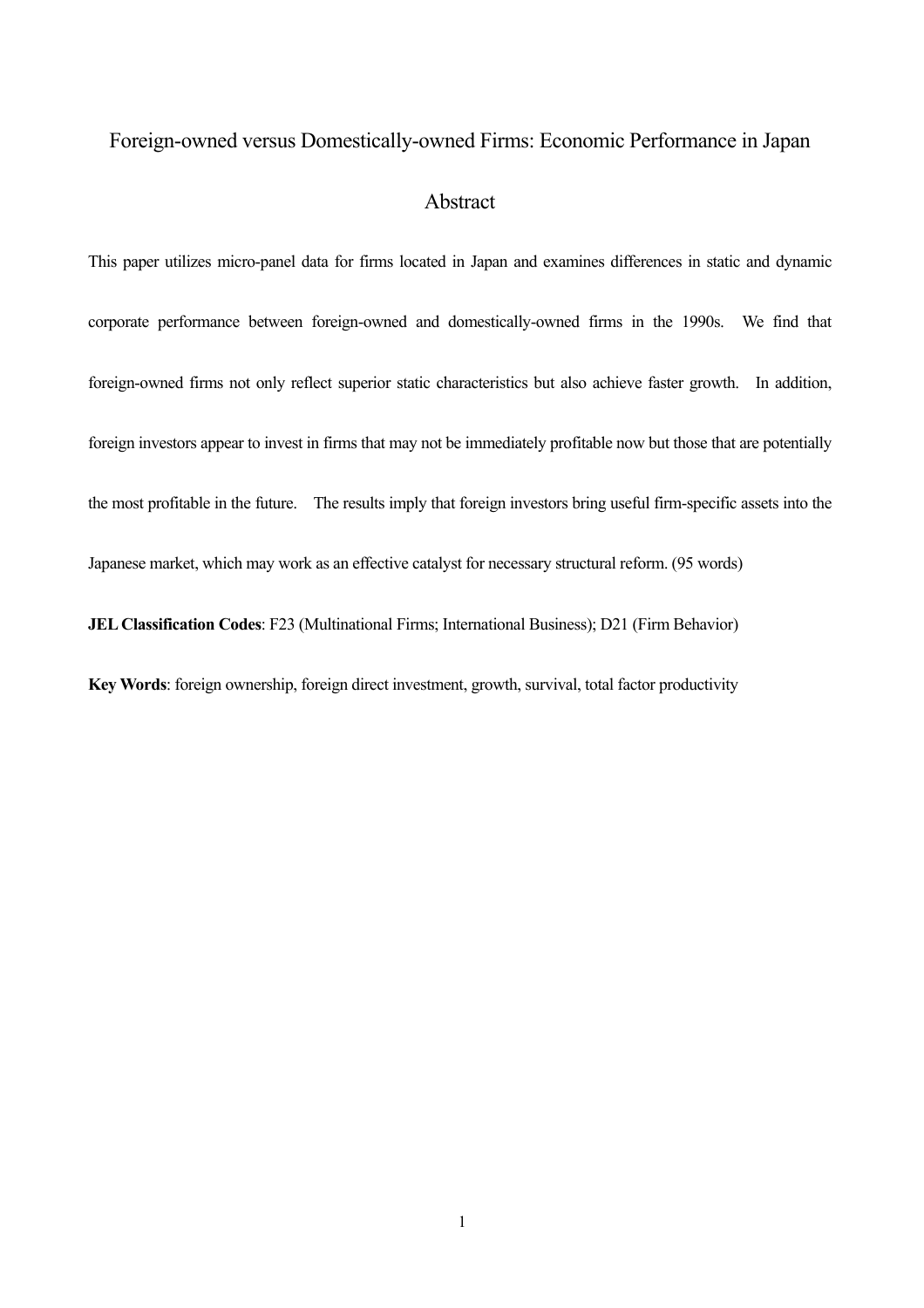#### 1. Introduction

 $\overline{a}$ 

Although the pros and cons of globalization can be discussed in various contexts, researchers in international trade have accumulated empirical evidence suggesting that global commitment is beneficial to enhancing the performance of corporate firms, industries, and macro economies.<sup>1</sup> Inward foreign direct investment (FDI) is one of the important modes for such global commitment. Since Japan is a salient outlier and does not rely on the global commitment mode for inward FDI, and stimulating inward FDI has become a contentious topic of harsh debate in Japan.

Inward FDI benefits host countries through several channels. In addition to the gain from the simple movement of capital, FDI is accompanied with the movement of firm-specific assets such as technology, managerial ability, corporate governance, and access to the network connecting foreign markets. Once foreign firms set up a certain level of ownership in the equities of a firm, they acquire the power of control over the management of the firm and then are more receptive in transferring their firm-specific assets. The utilization of firm-specific assets may generate superior performance in static and dynamic corporate activities. It should be noted that the movement of firm-specific assets could occur no matter whether the investment is greenfield or involving merger and acquisition (M&A). Inward FDI brings more competition and higher efficiency into an

<sup>&</sup>lt;sup>1</sup> See Lewis and Richardson (2001) for an extensive survey of the related literature as well as an heuristic explanation of the supporting argument for globalization.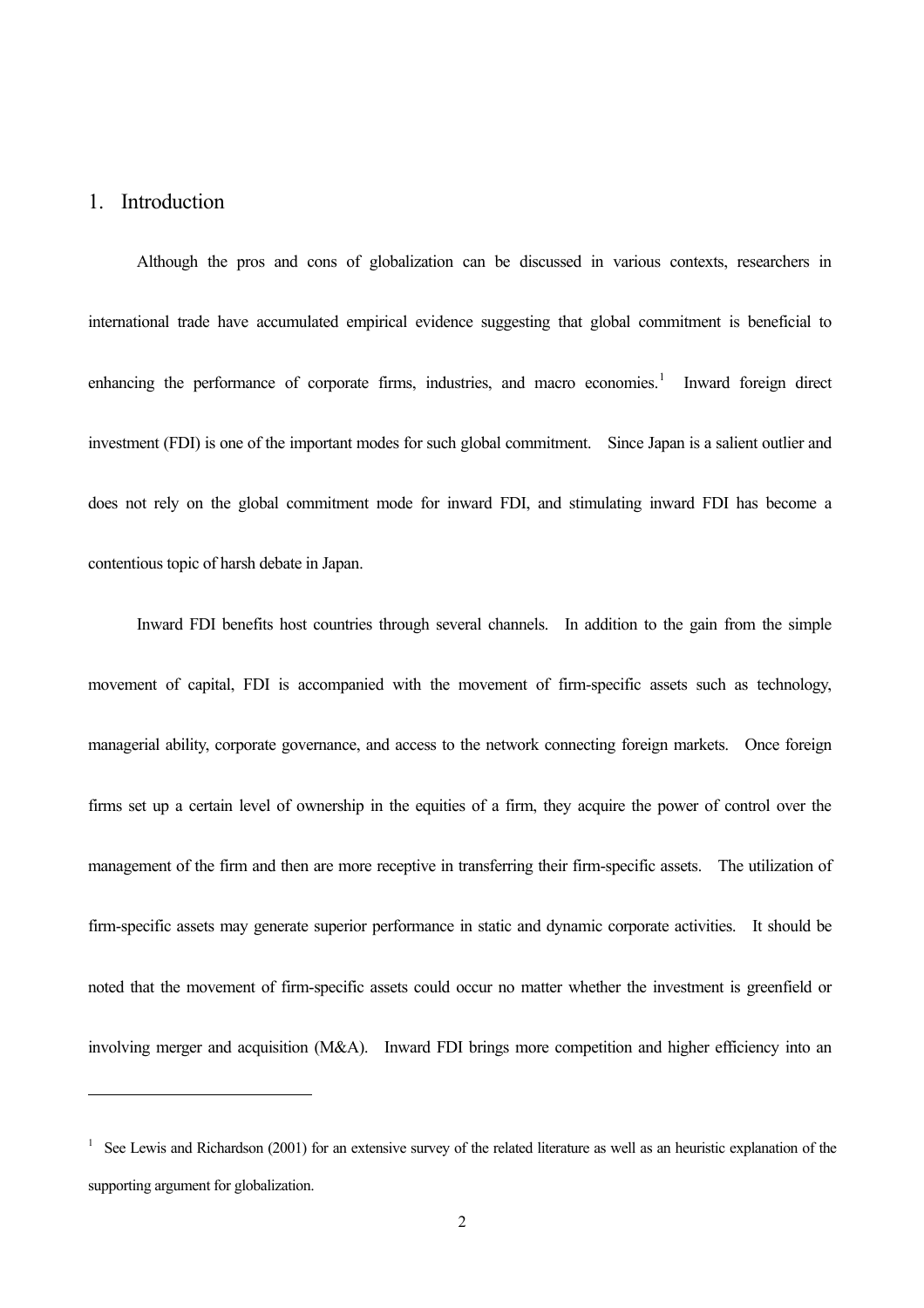industry. Thus, the standard economic argument claims that inward FDI is largely beneficial unless anti-competitive biases are too large or infant industry protection can be justified. If we assume positive externalities in hosting FDI and the existence of sunk cost for such FDI, even a certain level of inward FDI promotion policies may be justified.

Public opinion is not always favorable to expanding inward FDI, however. That is, the entry of strong foreign firms may force less competitive local indigenous firms to close down. The public may thus be fearful of control by foreign firms. Foreign firms are also occasionally criticized as being too aggressive, insincere, cream-skimming, foot-loose, and exploitative.

Japan is special in the sense that it has received rather small amounts of inward FDI since WWII. In the past, the Japanese Government has followed explicit and implicit policies that deterred foreign entry. Although most explicit anti-FDI policies were removed by the 1980s, inward FDI did not increase significantly, thereafter. During Japanís period of rapid growth, there was little concern about the need for inward FDI. Small inflows of FDI were regarded as the result of the strong yen, highly competitive Japanese firms, and the absence of deliberate strategies for foreign firms to enter the Japanese market.

The long-lasting slump of the Japanese economy beginning in the 1990s has gradually changed attitudes towards FDI. As the economic situation worsened over time (Figure 1), there was a realization that domestic slump was not a simple cyclical phenomenon but reflected serious structural problems, and attitudes towards inward FDI began to change. The Ministry of International Trade and Industry (MITI), Japan External Trade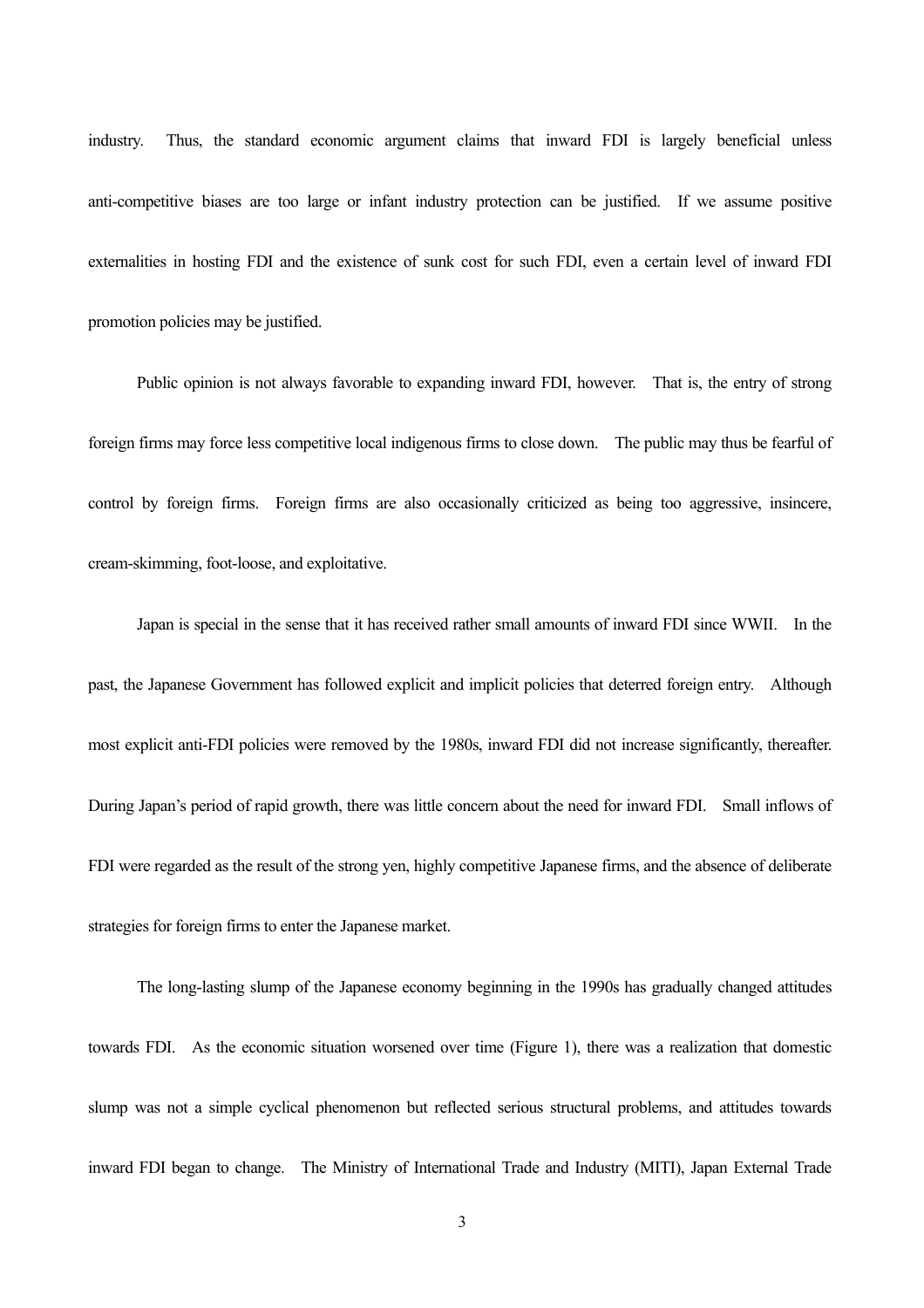Organization (JETRO), Industrial Bank of Japan (IBJ), and other government agencies thus introduced various preferential schemes for promoting inward FDI, and the policy environment as a whole became neutral or even favorable for incoming foreign investors. Nonetheless, inward FDI did not increase significantly in the 1990s (Figure 2).

#### $==$  Figures 1 and 2 $==$

It was also the case that exchange rate movements were not important in attracting inward FDI. This is evident in Figure 2 in which there is no clear relationship between the nominal exchange rate (yen/dollar) and inward FDI despite the yen depreciation in the late 1980s and the late 1990s. The simple correlation is  $-0.23$ , indicating a negative but not statistically significant effect of the exchange rate on inward FDI. Since previous studies have confirmed that currency depreciation attracts inward  $FDI<sub>i</sub><sup>2</sup>$  the continuous low level of inward  $FDI$  in Japan is eventually noteworthy. Figure 3 presents the share of inward FDI stock positions compared to GDP in 1999 for the OECD countries. Indeed, compared with the size of the Japanese economy, the amount of inward FDI in Japan is still extremely small compared with other OECD countries.<sup>3</sup>

#### $=$  Figures  $3 =$

Table 1 indicates the sectoral pattern of inward FDI based on the MITI database we will use in our analysis. The presence of foreign-owned firms is evidently concentrated in a small number of industries. This is partially

 $\overline{a}$ 

<sup>&</sup>lt;sup>2</sup> See, for instance, Froot and Stein (1991) and Klein and Rosengren (1994).

<sup>&</sup>lt;sup>3</sup> For more detail, see OECD (2002) Figure VI.3.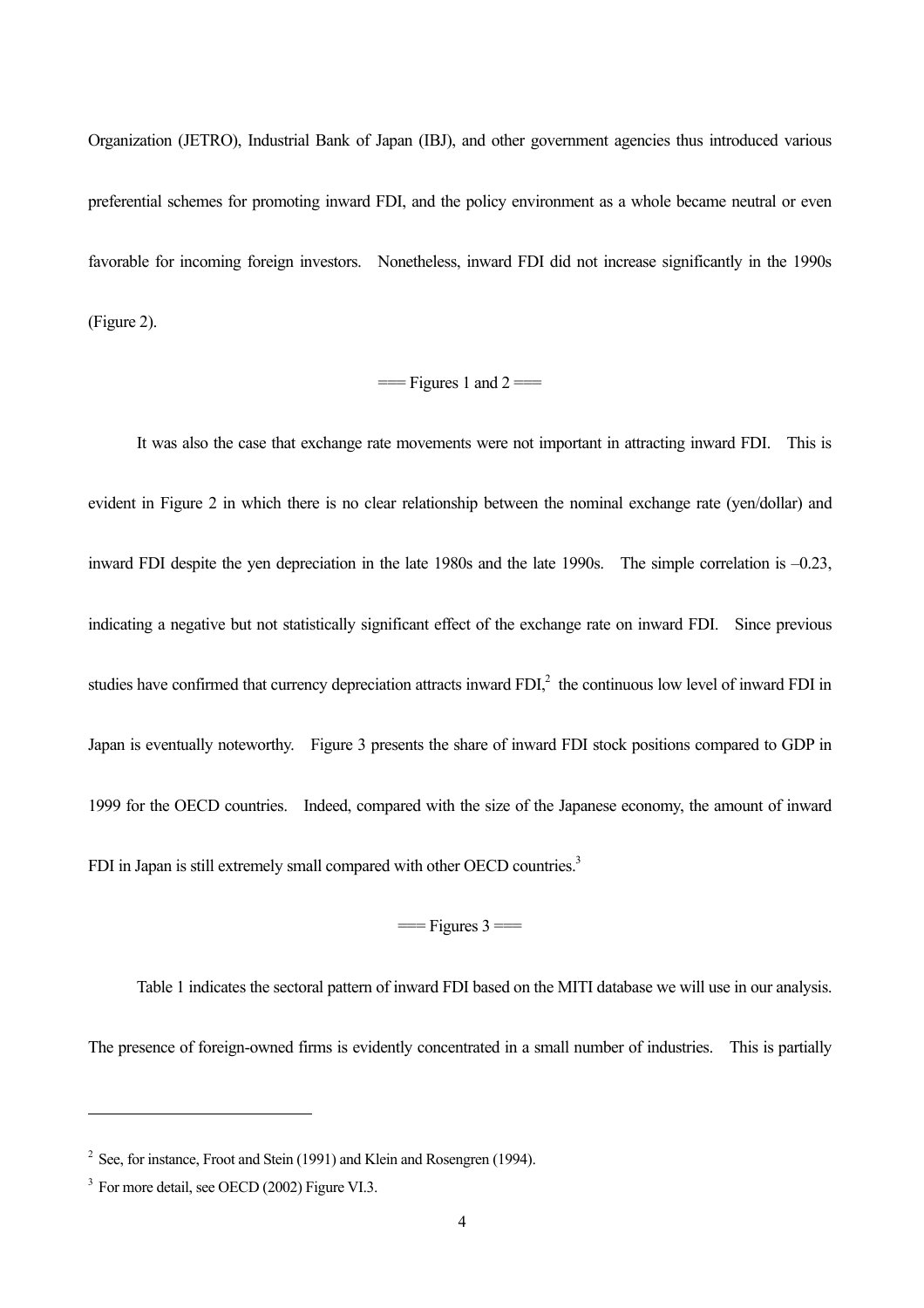due to the nature of location advantages/disadvantages, but also suggests that large entry costs generated by government regulations and private business practices may still remain. There is a reason to believe that national sentiment towards foreign entry is still not very favorable. In particular, hostile takeovers or M&As in general are often viewed as undesirable.

#### $==$ Table  $1 ==$

To shed light on the nature and consequences of Japan's inward FDI, this paper utilizes micro-panel data for firms located in Japan and examines differences in static/dynamic corporate performance between foreign-owned firms and domestically-owned firms in the 1990s. Our results show clearly that foreign-owned firms have better performance than domestically-owned firms in both the static and dynamic senses. Foreign investment flows are directed towards potentially profitable firms and do not necessarily involve buying out currently profitable firms. Finally, there is no statistically significant difference in the probability of exit between foreign-owned and domestically-owned firms.

The organization of the paper is as follows. Section 2 reviews the existing literature on the relationship between foreign exposure and corporate performance as well as the arguments relating to inward FDI in Japan. Section 3 discusses the data and describes static differences between foreign-owned and Japanese domestic firms. The determinants and dynamic effects of foreign ownership are examined in Section 4. Section 5 summarizes the major findings and discusses the potential policy implications.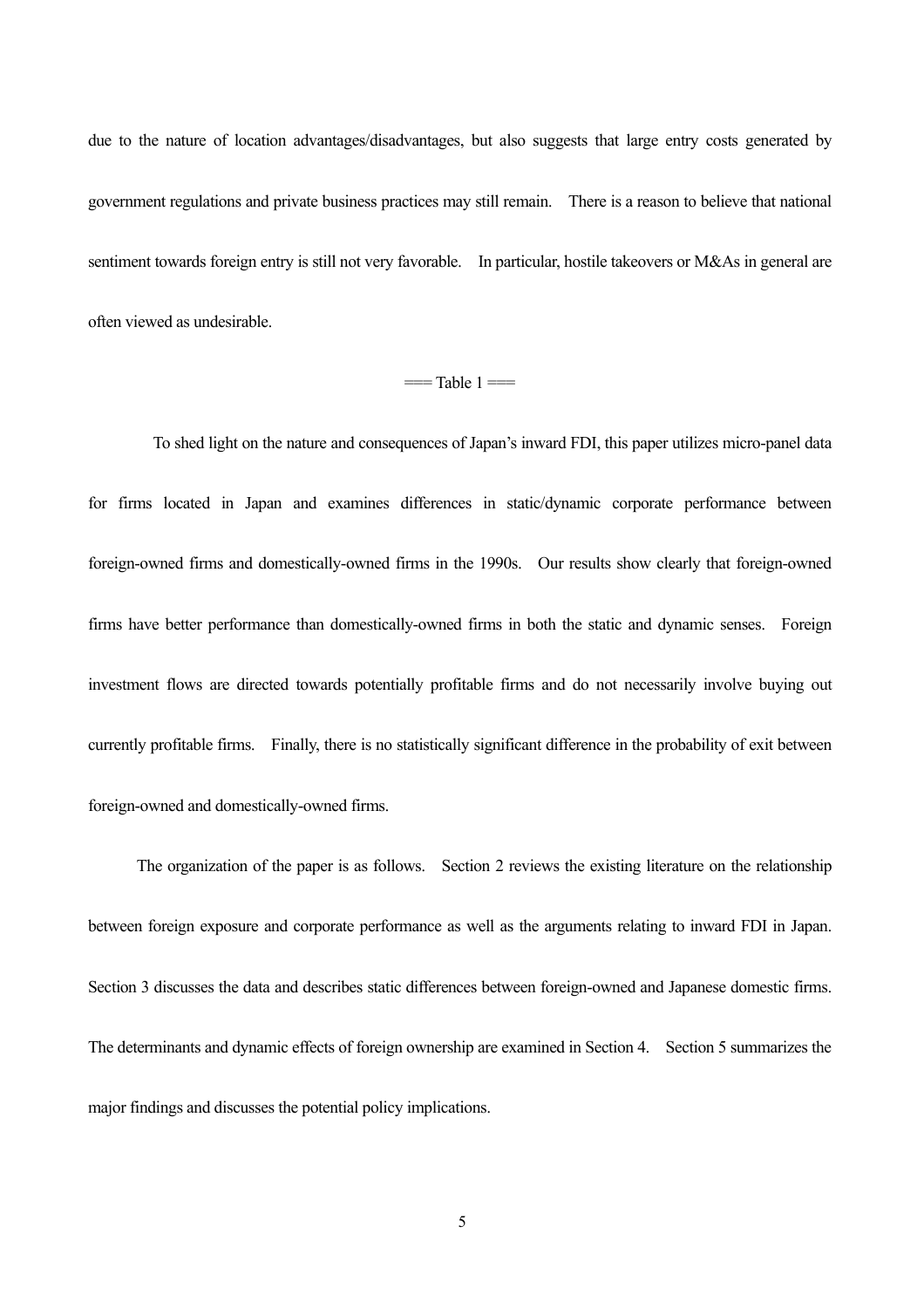### 2. Literature review

#### 2.1. Foreign exposure and corporate performance

A number of studies have examined the relationship between foreign exposure and growth. $4$  Following the pioneering work by Aw and Hwang (1995), recent empirical studies have extensively examined the relationship between foreign exposure and growth at the firm- or establishment-level, confirming mostly that exporters perform better than non-exporters in the static sense.<sup>5</sup> Some of these studies find that the best performing firms tend to be exporters, although the impacts of foreign exposure are not altogether clear. For instance, Bernard and Jensen (1999) conclude that exports do not always provide positive impacts on corporate performance in the United States. But, in the case of Japanese firms, Kimura and Kiyota (2003) find that exports and FDI accelerate corporate performance.

Previous studies have used micro data, focusing especially on the role of foreign ownership. Globerman, Ries and Vertinsky (1994) investigated the relationship between foreign ownership and labor productivity using plant-level data in 1986, and concluded that foreign affiliates had significantly higher labor productivity and paid

 $\overline{a}$ 

<sup>&</sup>lt;sup>4</sup> For country-level analysis, see Harrison (1996).

<sup>&</sup>lt;sup>5</sup> See, for example: Aw and Hwang (1995) for Taiwan; Roberts and Tybout (1997) for Colombia; Clerides, Lach and Tybout (1998) for Colombia, Mexico and Morocco; Bernard and Jensen (1999) for the United States; and Kimura and Kiyota (2003) for Japan.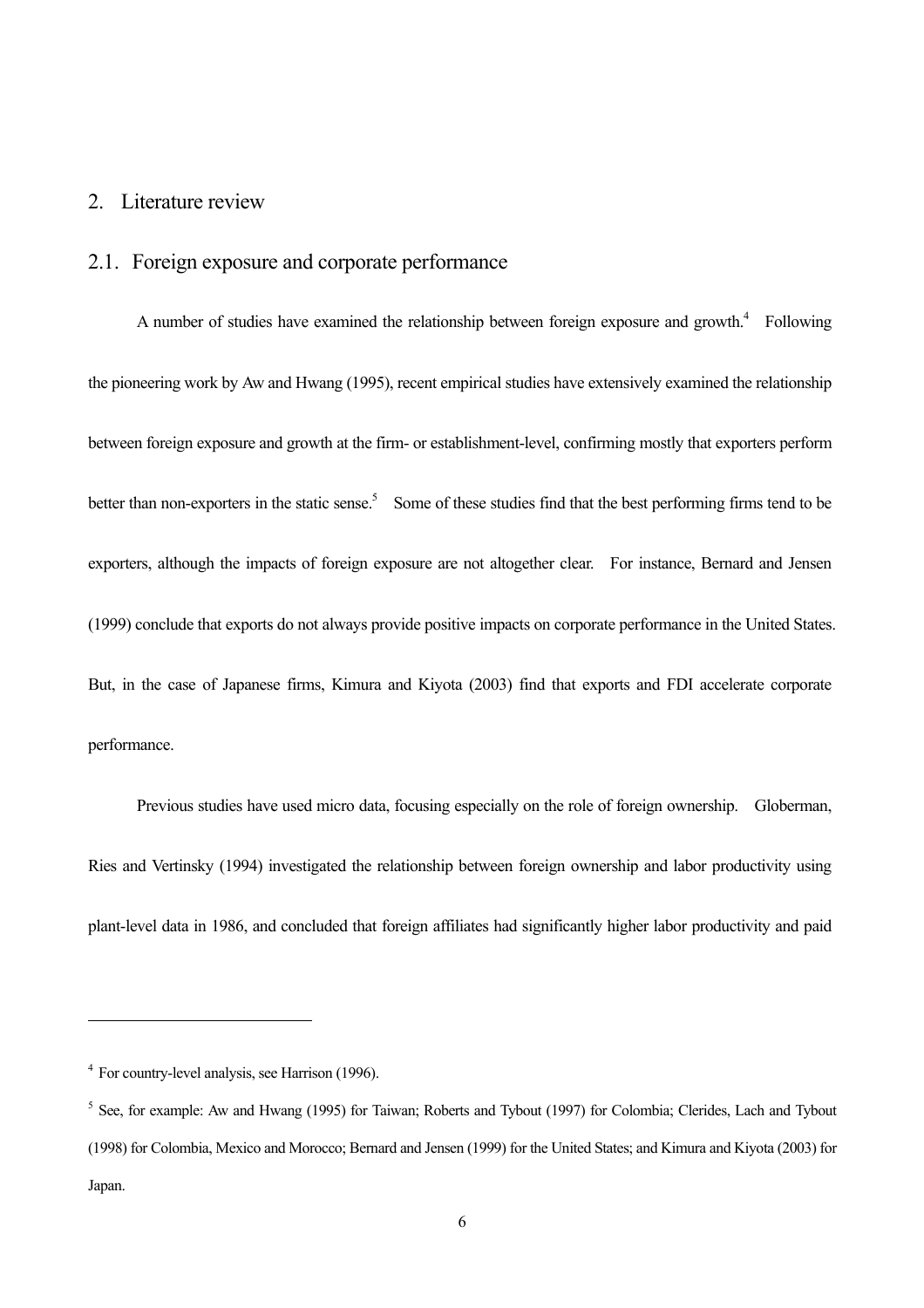higher wages than Canadian establishments. However, these differences did not hold if firm characteristics such as size and capital intensity were controlled. Also, there were no significant differences in the performance of Canadian establishments owned by Japanese, European or U.S. companies.

On the other hand, Doms and Jensen (1998) found significant contrasts in performance between foreign-owned and domestically-owned plants. Using U.S. manufacturing plant-level data for 1987, they examined differences in such plant characteristics as total factor productivity and labor productivity between foreign-owned and domestically-owned plants. Their results indicated that foreign-owned plants are more productive, more capital intensive and pay higher wages than domestically-owned firms even after controlling for industry, size, location and plant age. They also examined differences in characteristics among foreign-owned plants, plants of U.S. multinationals, plants of large domestically-oriented firms and plants of small domestically-oriented firms, finding that the plants of U.S. multinationals are the most productive, largest, most capital intensive and pay the highest wages. From these results, they concluded that the important issue is not whether foreign investors own the plants concerned but whether multinationals own them.

Hallward-Driemeier, Iarossi and Sokoloff (2002) confirmed that firms with foreign ownership in East Asian countries are significantly more productive than those without foreign ownership. They used a questionnaire survey that was administered from 1996 to 1998 in five East Asian countries: Indonesia, Korea, Malaysia, the Philippines and Thailand. Approximately 2,700 manufacturing establishments were covered in the survey. Their regression analysis revealed that, even after controlling for sector, size and export orientation, firms in which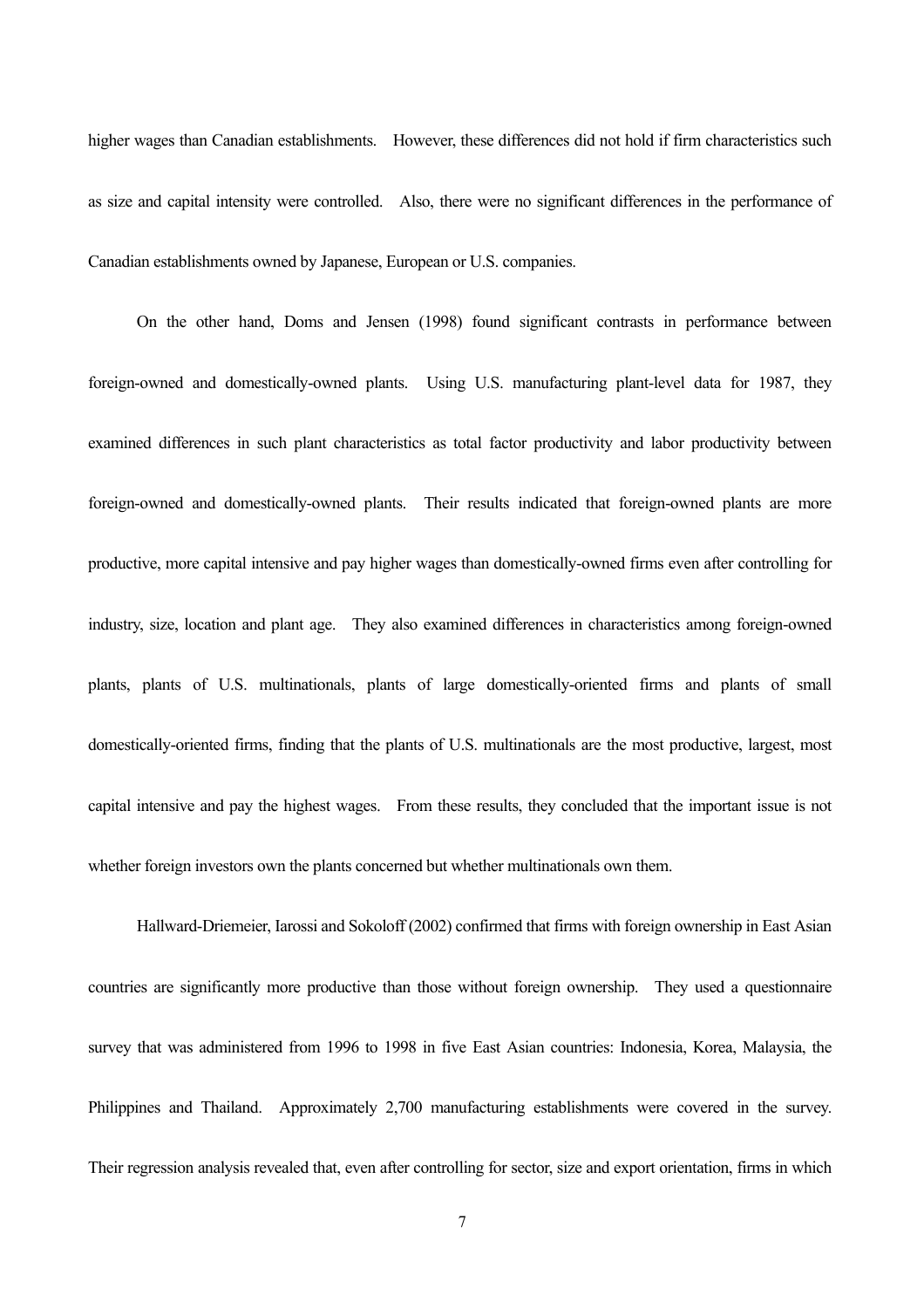foreigners have substantial ownership have markedly higher productivity compared to domestically-owned firms in all countries except Korea. Moreover, comparison of the coefficients on the variables reflecting the different extent of foreign ownership implied that firms with foreign ownership shares of over 50% stood out especially in terms of productivity.

### 2.2. Foreign direct investment (FDI) in Japan

Inward FDI in Japan has remained at an extremely low level vis-à-vis other OECD countries. Urata (1996) examined the determinants of FDI in OECD countries and estimated the deviation between expected and actual FDI levels. His results indicated that Japan's actual FDI was only 18% of the expected level, which was the lowest in the sample countries.

Several factors have been cited as potential barriers for foreign investors entering the Japanese market. These include Japan's special labor market conditions (Urata, 1996 and Weinstein, 1996) and government regulations (Urata, 1996 and Wakasugi, 1996). Japan-specific business practices are also regarded as a very important, in particular the role of *keiretsu*. Lawrence (1993) pointed out that most foreign entry occurs through greenfield investment rather than M&A, thus emphasizing that cross-shareholding among *keiretsu* is an explicit device to prevent foreign investors from buying Japanese firms. On the other hand, Nakamura, Fukao and Shibuya (1997) have claimed that *keiretsu* did not play an important role in deterring inward FDI in Japan.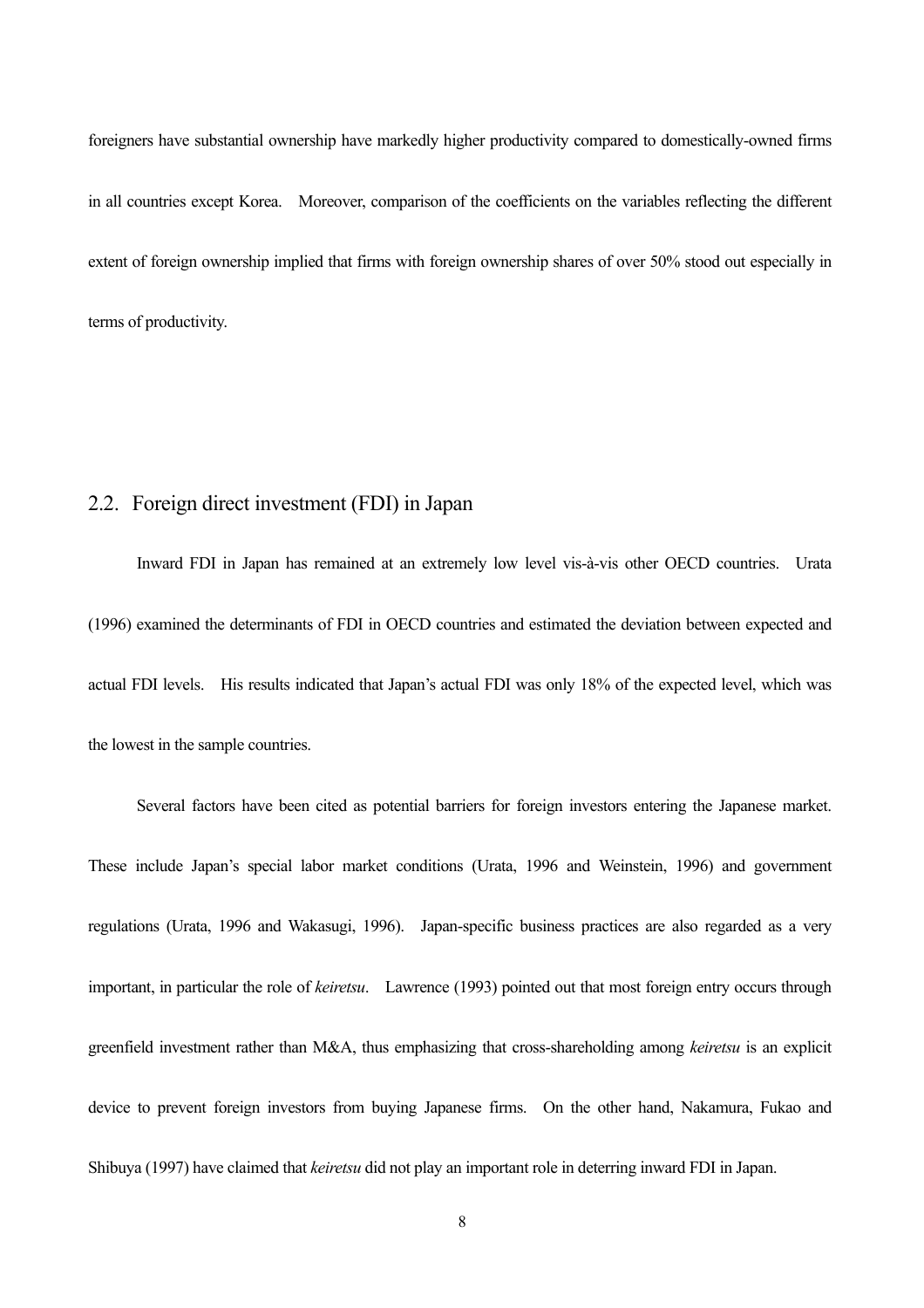Recent studies of inward FDI in Japan have also utilized micro data. Ito and Fukao (2001) investigated the determinants of inward FDI using establishment-level data for 1996, and found differences in determinants between the manufacturing and non-manufacturing sectors. Factor intensity and managerial resources had significantly positive impacts on FDI in the manufacturing sector while negative and significant effects of government regulations on FDI were observed in the non-manufacturing sector. They also found that the effects of *keiretsu* on inward FDI were not significant.

With regard to Japanese micro data, there may be problems insofar as these data rely on a questionnaire survey with a low response or on notifications. Fukao and Ito (2003) have in particular expressed doubts on the accuracy of Japanese data. Using establishment- and firm-level data, they re-estimated the sales and employment of Japanese affiliates of foreign firms (JAFF) as well as foreign affiliates of Japanese firms (FAJF). Their estimates showed that the actual foreign activities in Japan are much greater than those reported by MITI, particularly in the services sectors.

In sum, previous research suggests that foreign exposure is an important source of productivity gaps among firms although the difference in performance between foreign-owned and domestically-owned firms are not always clear. As for Japan's inward FDI, most previous studies have examined the determinants of entry and have emphasized high entry barriers for foreign investors in the Japanese market.

Our contribution in what follows is to utilize firm-level longitudinal panel data and seek to identify the determinants and impacts of foreign-ownership, whether potentially firms become foreign-owned, whether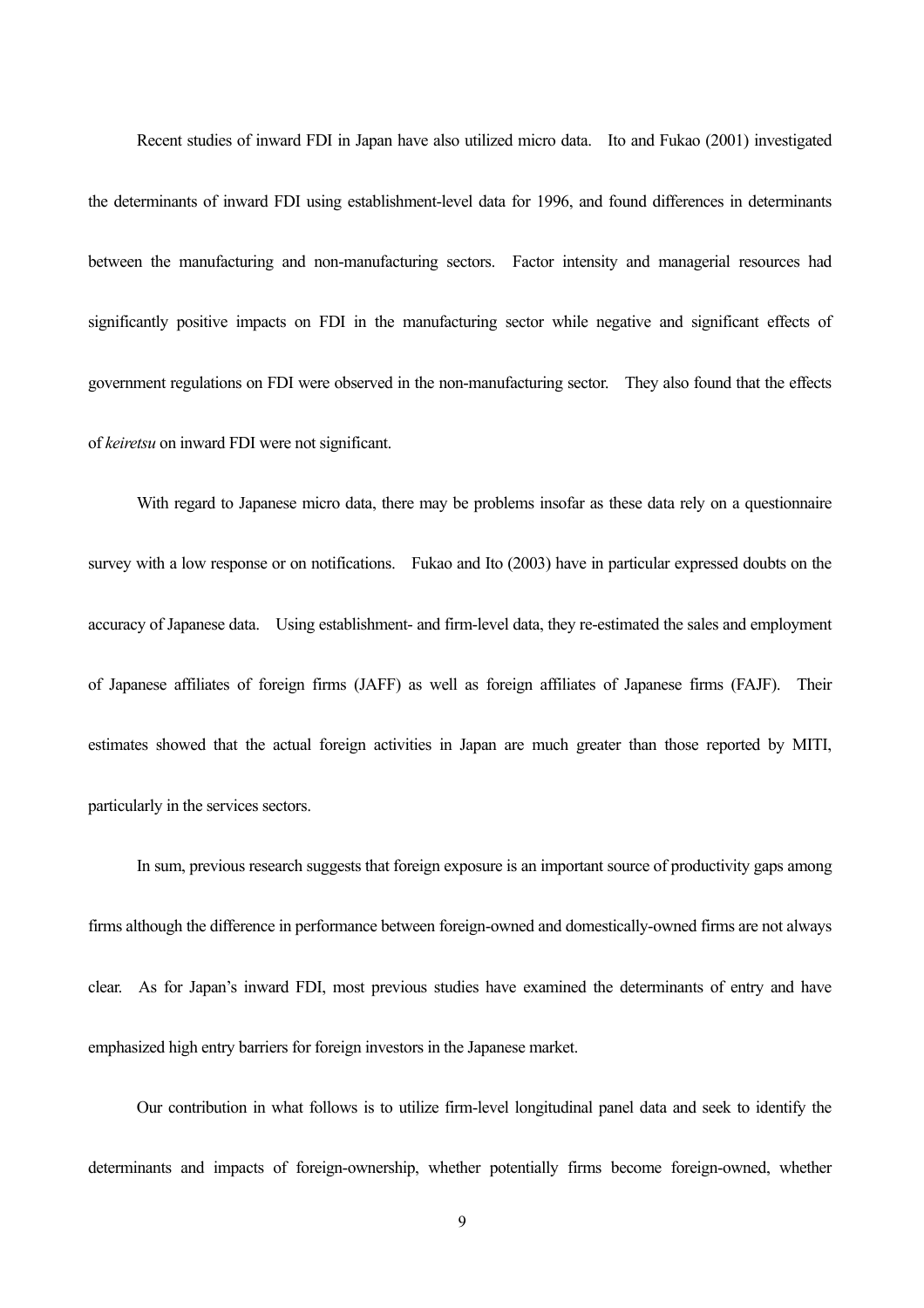foreign-owned firms grow faster than Japanese domestic firms, and whether foreign-owned firms are likely to survive more effectively in the Japanese market compared to domestically-owned firms.

#### 3. Foreign-owned versus domestically-owned firms: static aspects

#### 3.1. Data

We use the micro database of *Kigyou Katsudou Kihon Chousa Houkokusho* (*The Results of the Basic Survey of Japanese Business Structure and Activities*) prepared by the Research and Statistics Department, Minister's Secretariat, Ministry of International Trade and Industry (MITI) (1996, 1997, 1998, 1999 and 2000). This survey was first conducted in the 1991 F/Y, then in the 1994 F/Y and annually afterwards. The main purpose of the survey is to capture statistically the overall picture of Japanese corporate firms in light of their activity diversification, globalization, and strategies on R&D and information technology. The strength of the survey is its census coverage of samples and the reliability of information. The survey is comprised of all firms with more than 50 employees and with capital of more than 30 million yen, covering both manufacturing and non-manufacturing firms, although some industries such as finance, insurance and software services are not included. The limitation of the survey is the lack of information on M&A and some financial information.

From these surveys, we have developed a longitudinal (panel) data set for the years from 1994 to 1998. A foreign-owned firm is defined as a firm where more than 10 percent of the equity is foreign-owned. We drop the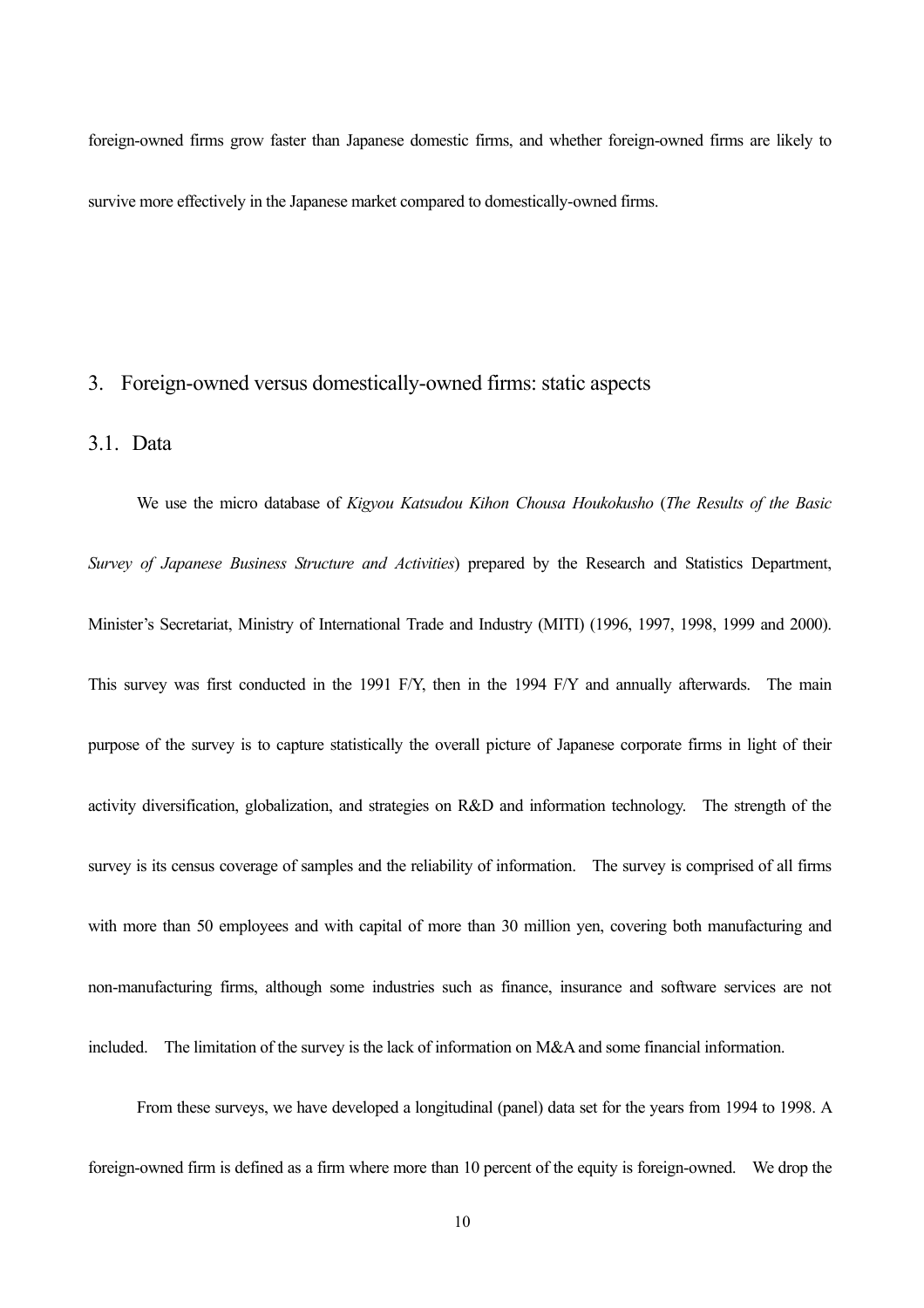firms from our sample set for which the age data (questionnaire-level year minus establishment year), total wages, tangible assets, value-added (sales minus purchases) or the number of regular workers (including temporary workers) are not positive and in cases with incomplete replies.<sup>6</sup> The number of firms exceeds 22,000 for each year.

### 3.2. Static differences in characteristics between foreign-owned and domestically-owned

firms

 $\overline{a}$ 

We start by checking static differences in corporate characteristics between foreign-owned and domestically-owned firms in Japan.<sup>7</sup> Table 2 presents the basic indicators of foreign-owned firms and Japanese firms in 1994 and 1998. Basic indicators include profitability (returns on assets, ROA, and returns on equity, ROE), productivity (value-added productivity<sup>8</sup> and TFP), and other characteristics such as the size of firm.<sup>9</sup>

<sup>&</sup>lt;sup>6</sup> Re-entry firms reappear in the survey after they exit and disappear from the survey. Although we drop these firms from our sample, some firms may conduct their business activities around the cut-off lines of the survey, such as around 50 employees or capital of 30 million yen.

<sup>&</sup>lt;sup>7</sup> FDI and portfolio investment cannot be distinguished in our data set. The type of FDI, namely, greenfield or M&As, is not specified, either.

<sup>&</sup>lt;sup>8</sup> Value-added productivity is defined as per-capita value-added. For the definition of variables, see Appendix.

<sup>&</sup>lt;sup>9</sup> We construct the TFP index for each survey through 1994 to 1998 to compare performance across firms in the same year and across different years. We employ the multilateral TFP index number formula developed by Caves, Christensen and Diewert (1982). We follow Nishimura, Nakajima and Kiyota (2003) for the data manipulation. For further discussion on this point, see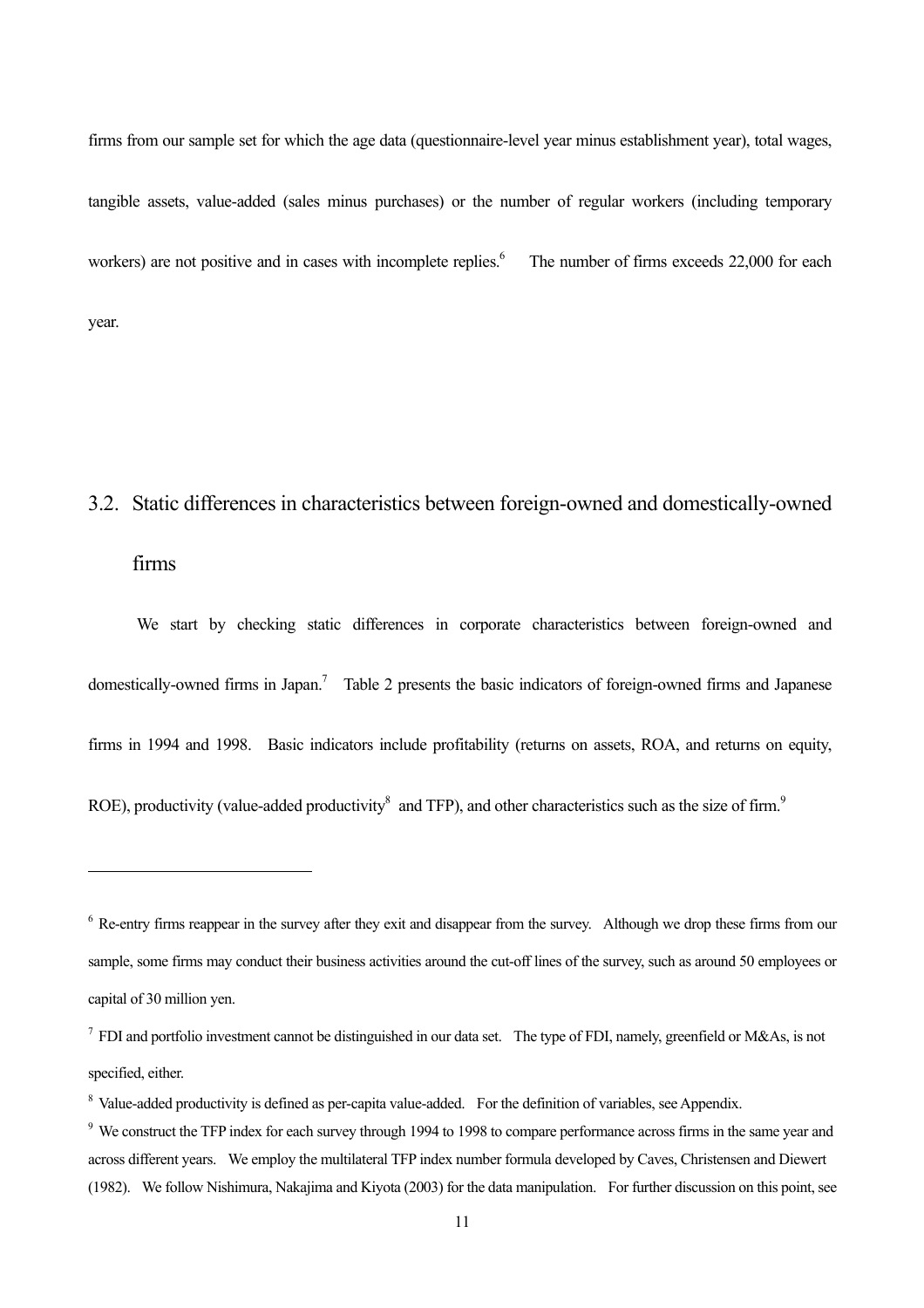Foreign-owned firms have greater R&D expenditure; are larger in terms of value-added productivity (per-capita value-added), the number of domestic regular workers, domestic affiliates and domestic establishments, and more capital-intensive; and pay higher wages and perform better on returns on assets (ROA) and total factor productivity (TFP) than domestically-owned firms.

 $=$ Table 2 $=$ 

#### 4. Dynamic aspects of foreign ownership: causes and effects

### 4.1. Determinants of foreign ownership

We now examine whether potentially profitable firms become foreign-owned firms or not since one can think that foreign investors acquire firms with good performance in Japan. As described in section 2.2, previous empirical studies on FDI in Japan suggest that there are large sunk costs for foreign investors in entering the Japanese market. To examine this, we employ the dynamic analytical framework developed by Roberts and Tybout (1997) and Bernard and Jensen (1999). The theoretical background can be summarized as follows.

Suppose that firm *i* located in Japan can always adjust its output at the profit-maximizing level. Let the profit of firm *i* at period *t* be  $\pi_{ii}$ . Assume that the profit of firm *i* depends only on firm *i* 's

Nishimura, Nakajima and Kiyota (2003).

 $\overline{a}$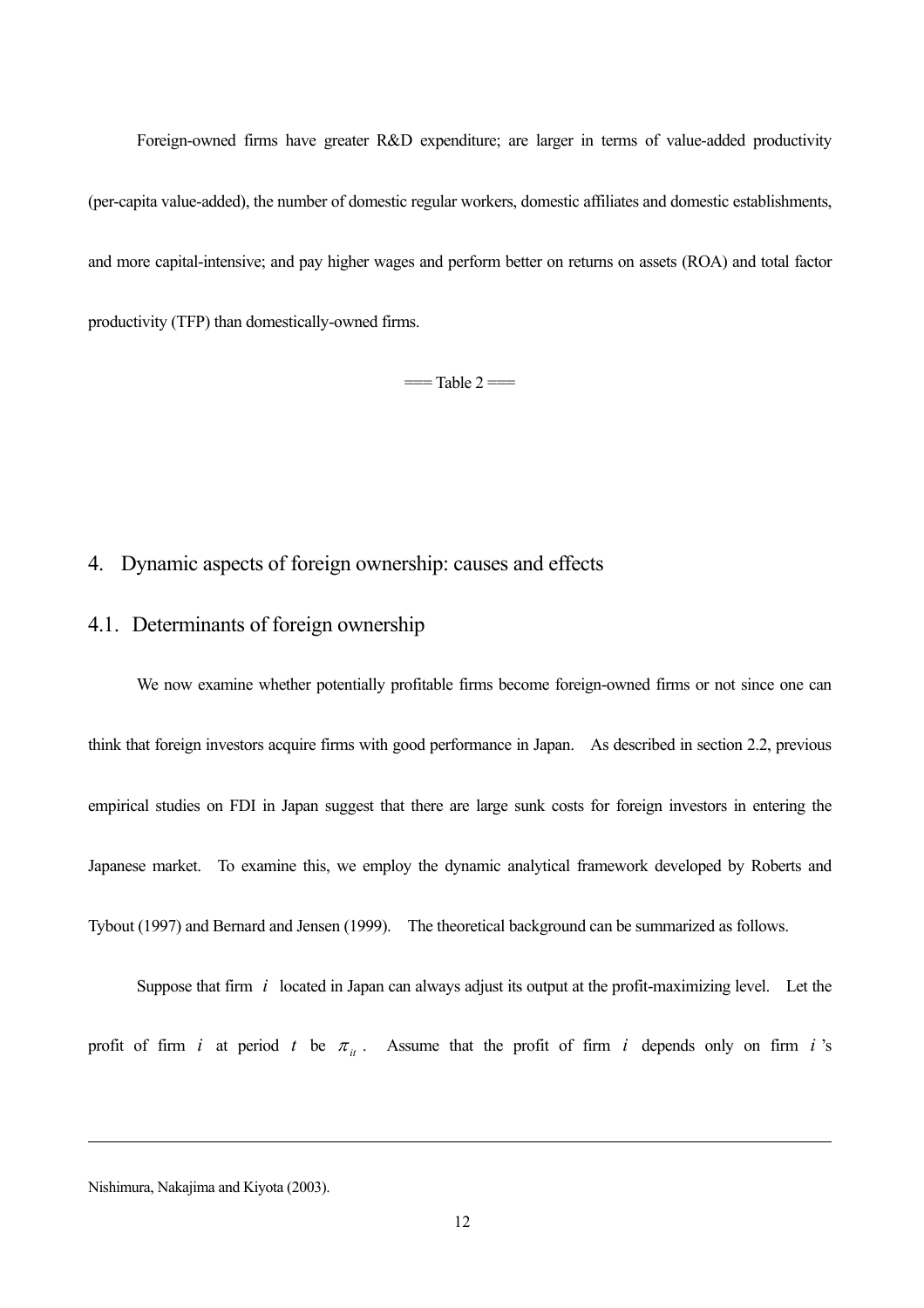characteristics,  $Z_{it}$ :  $\pi_{it}(Z_{it})$ . Denote the foreign-ownership status at period *t* as Fown<sub>*it*</sub>, which takes value one if firm *i* is owned by foreign investors and zero otherwise. Foreign investors face sunk cost *C* if they did not enter the Japanese market in the previous period,  $t - 1$ .<sup>10</sup> Sunk cost is assumed to be the same across firms and periods. In this setting, the profit of firm *i* observed by foreign firm,  $\tilde{\pi}_{it}$ , is expressed as follows:

$$
\widetilde{\pi}_{ii}(Z_{ii}, \text{Fown}_{ii}) = \pi_{ii}(Z_{ii}) - C(1 - \text{Fown}_{ii-1}).
$$
\n(1)

In the dynamic framework, the foreign investors choose the sequence of their status  $\{\text{Fown}_{s}\}_{s=t}^{\infty}$  to maximize the current and discounted value of future profits with discount rate  $\delta$ :

$$
Fown_{it} = \begin{cases} 1 \text{ if } \tilde{\pi}_{it}^{*} > C(1 - Fown_{it-1}) \\ 0 \text{ otherwise} \end{cases}
$$
 (2)

where  $\tilde{\pi}_{ii}^* = \tilde{\pi}_{ii} + \delta \left( E[V_{ii+1}(\bullet) \mid \text{Fown}_{ii} = 1 \right] - E[V_{ii+1}(\bullet) \mid \text{Fown}_{ii} = 0]$ . Incorporating a disturbance term

 $\varepsilon_{it}$ , empirical analysis using equation (2) is:

 $\overline{a}$ 

$$
Fown_{it} = \begin{cases} 1 \text{ if } \gamma Z_{it} - C(1 - Fown_{it-1}) + \varepsilon_{it} > 0 \\ 0 \text{ otherwise} \end{cases}
$$
 (3)

There are several estimation strategies for this dynamic binary-choice model with unobserved heterogeneity.

For instance, Roberts and Tybout (1997) and Bernard and Wagener (2001) employ a probit model with random effects while Bernard and Jensen (1999) use a linear probability model with fixed effects. However, a linear probability model requires instruments (two lags of the levels of right-hand side variables), and our sample period

<sup>&</sup>lt;sup>10</sup> Because of data availability, we assume that the length of absence from the market is one period. However, the length of absence can be longer. See Roberts and Tybout (1997) for more details.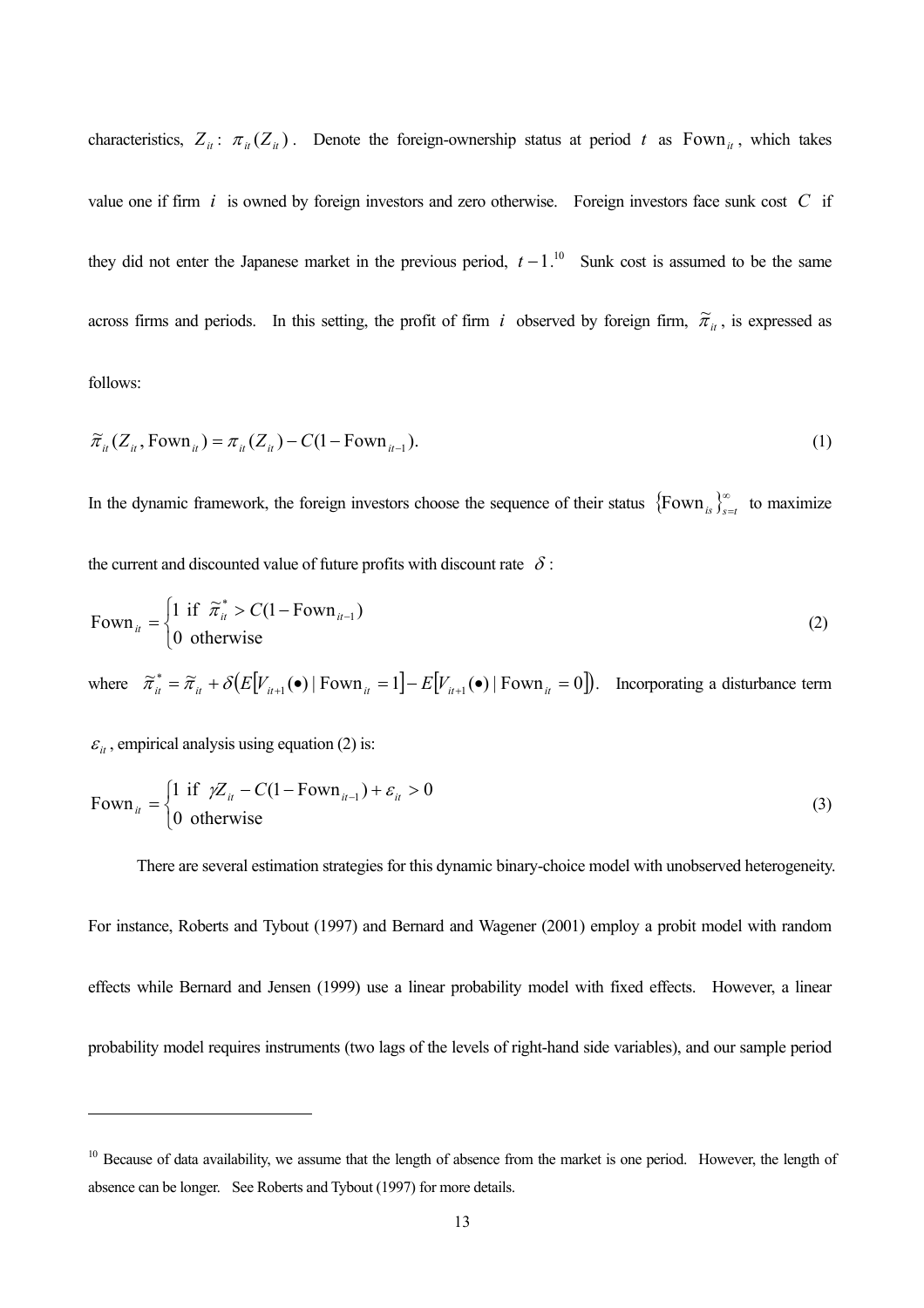is not long enough to use such instruments. Therefore, following Roberts and Tybout (1997) and Bernard and Wagner (2001), we employ the probit model with random-effects of the form:

$$
Fown_{it} = \alpha + \beta Fown_{it-1} + \gamma Z_{it-1} + \eta_i + \mu_i,
$$
\n<sup>(4)</sup>

where  $\eta_i$  is firm-specific random effects and  $\mu_i$  is a disturbance term. To avoid possible simultaneity problems, we lag all plant characteristics and other exogenous variables one year.

Additional firm characteristics  $Z_{it-1}$  include profitability (ROA and ROE), productivity (value-added productivity and TFP), and other characteristics such as the capital-labor ratio, age, the number of domestic regular workers, domestic establishments, domestic affiliates, R&D expenditure-sales ratio and average wages. If profitability is an important factor for foreign ownership, the coefficient of profitability variables will have positive and significant signs. As noted in Table 1, there are sectoral differences in inward FDI. In order to control for this, we include industry dummies. Year dummies are also used to control for exogenous macroeconomic shocks.<sup>11</sup>

Table 3 presents the summary statistics and correlation matrix of variables. There is a high correlation between value-added productivity and TFP, indicating that there is a possibility of multicollinearity if we use both value-added productivity and TFP as independent variables. Therefore, we use these variables separately in the

 $\overline{a}$ 

 $11$  Since the information on investing firms (parent firms in foreign country) is not available, we control for the characteristics of firms in Japan. This is valid if each foreign firm maximizes its profit at each affiliate level. Similar treatments are employed in location choice studies such as Head, Ries and Swenson (1995).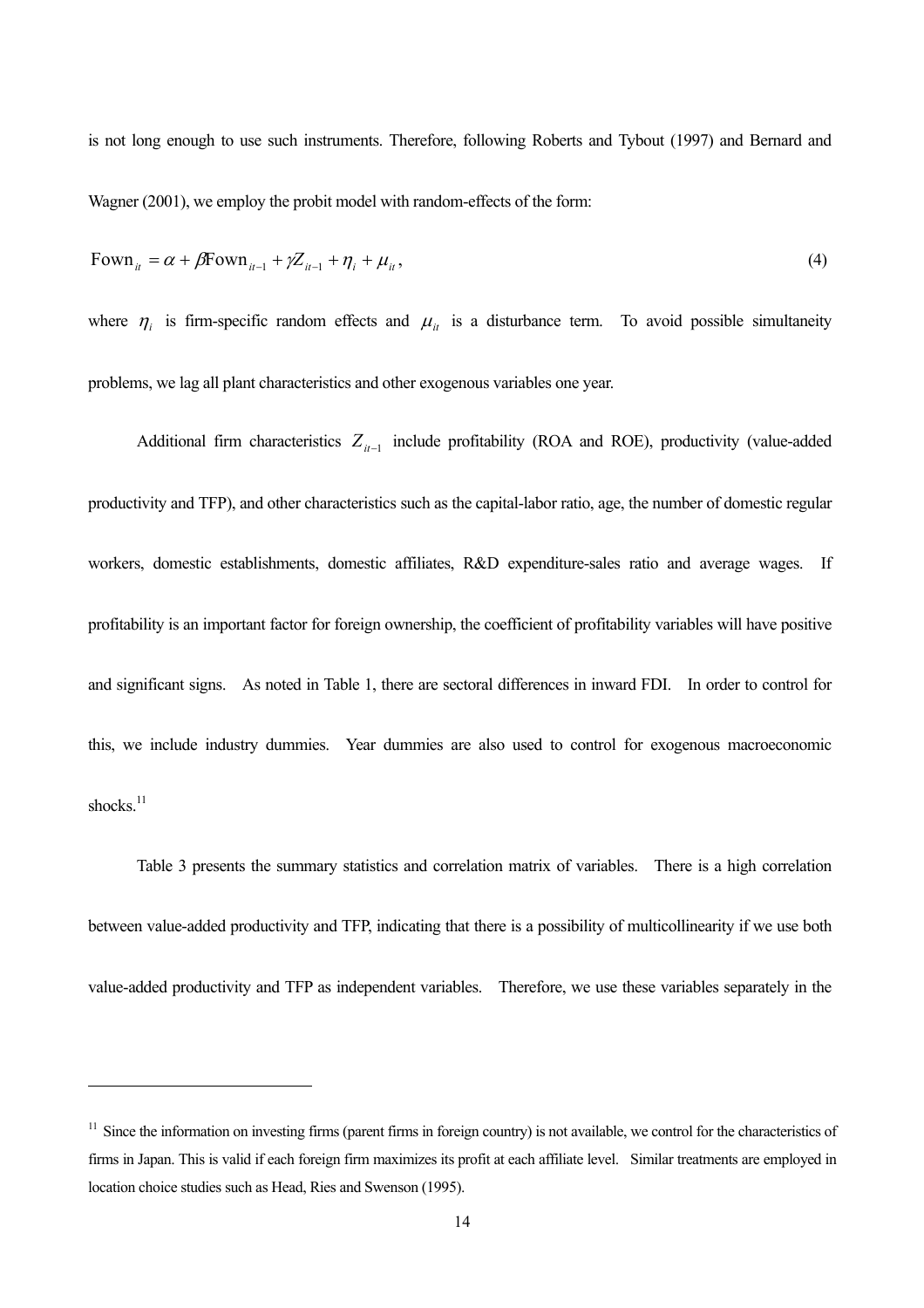regression analysis.

#### $=$ Table  $3 =$

Table 4 presents the regression results of equation (4) with random-effects probit estimation. Three main features stand out in this table. First, the coefficients of prior profitability (ROA and ROE) are not statistically significant, but those of productivity (value-added productivity and TFP) are positive and significant. Second, sunk cost has strong effects on foreign ownership, as lagged foreign-ownership dummies indicate positive and significant coefficients. Finally, potential foreign-firms are larger, younger and more R&D-intensive than other firms, as we confirm positive and significant coefficients on the number of domestic workers, establishments and affiliates, age and the R&D expenditure-sales ratio. These results are fairly robust whether or not we include industry- and year-dummies, and imply that the entry decision by foreign investors does not depend on current profitability represented by ROA and ROE. Rather, potential profitability such as TFP and value added productivity appear to strongly affect foreign ownership.

#### $==$ Table  $4 ==$

Our results do not support therefore views that foreign firms buy currently profitable Japanese firms. Instead, foreign investors select firms that are potentially the most profitable. In addition, foreign investors tend to invest in large-scale firms, which suggests that sunk cost has strongly negative effects on foreign ownership, a finding that is consistent with previous studies.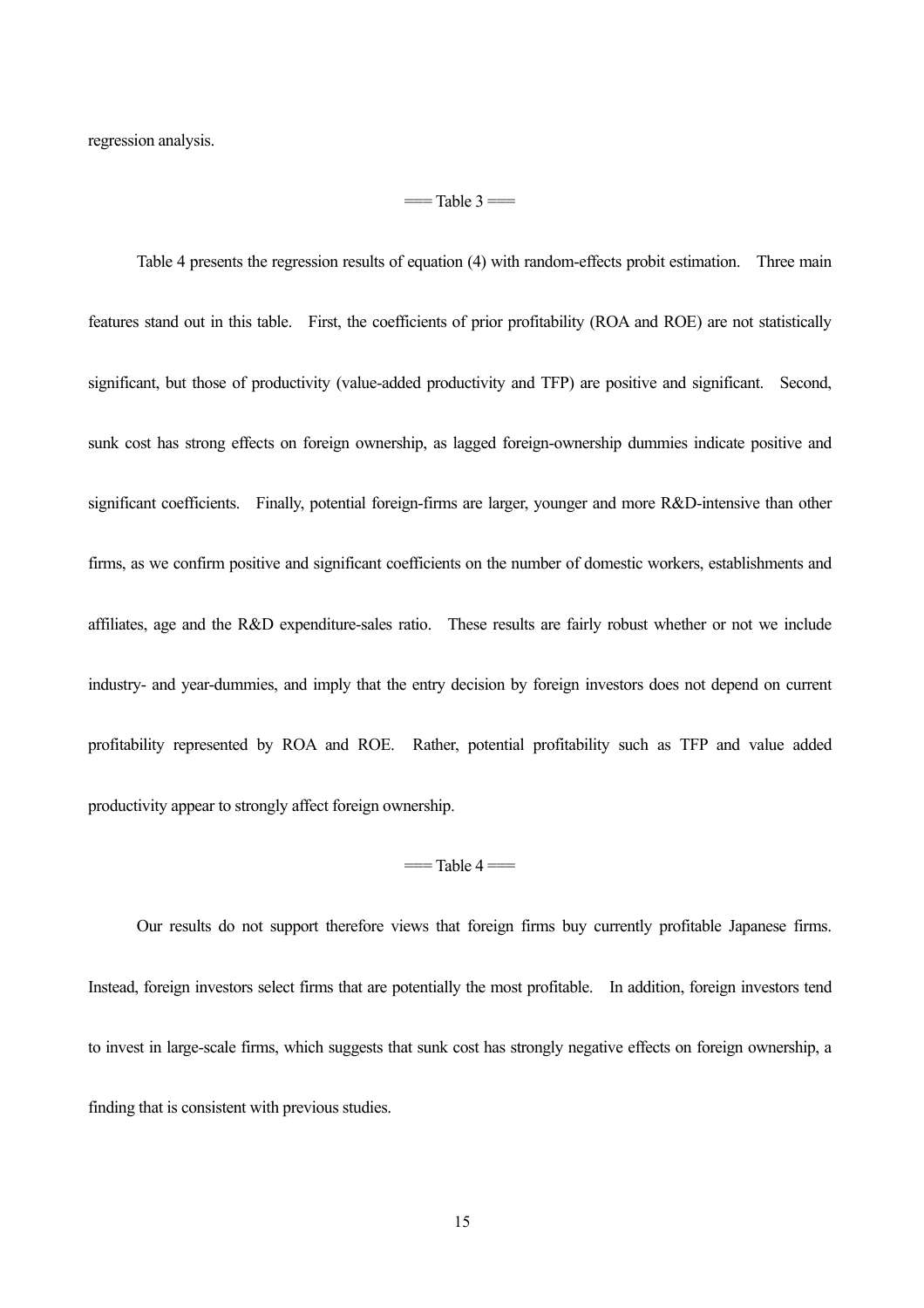#### 4.2. Effects of foreign ownership on dynamic corporate performance

To test the effects of foreign-ownership on dynamic corporate performance following Bernard and Jensen (1999), we ran a simple regression of changes in performance measures,  $Z_{it}$ , on initial foreign-ownership status and other firm characteristics as follows:

$$
\% \Delta Z_{it} = \ln Z_{it} - \ln Z_{it-1}
$$
  
=  $\alpha + \beta$  Fown<sub>it-1</sub> +  $\gamma$ Char.s<sub>it-1</sub> +  $\varepsilon_{it}$ . (5)

The coefficient,  $\beta$ , represents the gaps in the annual average growth rate of the performance between foreign-owned and domestically-owned firms in the same industry. Additional firm characteristics for the initial year are the same as those used in section 4.1.

Tables 5a and 5b present regression results of equation (5) with the random-effects model. The regression results clearly indicate the positive impacts of foreign-ownership on corporate performance. Positive and statistically significant coefficients of foreign-owned dummies are observed in profitability (ROA and ROE), productivity (value-added productivity and TFP) and average wages. These results imply that foreign-owned firms grow faster than domestically-owned firms in terms of profitability and productivity. Thus, from Table 5a, the gaps of annual average growth rates between foreign-owned and Japanese firms are, on average, 6.0% for value-added productivity, 6.4% for TFP, 7.3% for ROA and 6.8% for ROE.

 $==$ Tables 5a and 5b $==$ 

We also confirm a negative and significant coefficient for the number of domestic regular workers,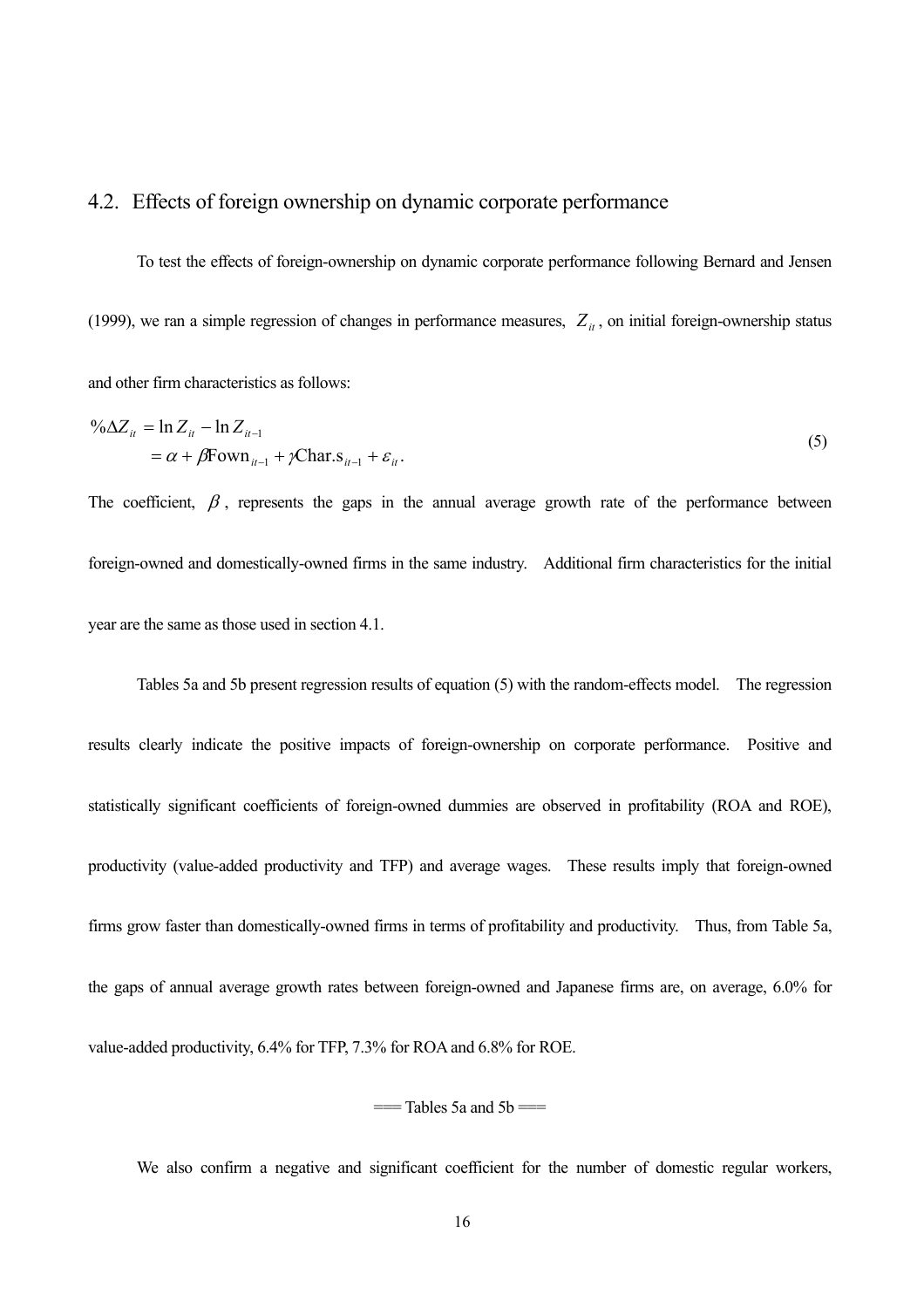indicating that employment in foreign-owned firms is decreasing faster than domestically-owned firms.<sup>12</sup> However, the absolute value of the coefficient for domestic regular workers is relatively small (-0.8% to -0.9%) compared to the coefficients for value-added productivity, TFP, ROA, ROE and average wages. This implies that foreign-owned firms are more effectively restructuring their redundant workers as compared to Japanese firms. On the other hand, the statistically significant differences are not observed in the capital-labor ratio, the number of domestic establishments, the number of domestic affiliates and R&D expenditure-sales ratio.

There are two additional points to be noted. First, for most of the variables, the initial level on the right-hand side seems to negatively affect the growth rate on the left-hand side. This may indicate a "convergence" effect" such that firms with lower performance grow faster than firms with higher performance. Otherwise, poor performers must exit from the market. Second, the coefficients of the capital-labor ratio have statistically significant and positive signs on the growth of TFP, ROA, ROE and average wages. The R&D-expenditure ratio indicates significantly positive signs on the growth of per-capita real value-added, TFP, ROA and average wages. The coefficients of age are negative and mostly significant with respect to the growth of per-capita real value added, TFP, ROA, ROE and average wages. These results imply that younger, more capital- and R&D-intensive firms improve their corporate performance more than older, less labor-intensive and less R&D-intensive firms.

 $\overline{a}$ 

 $12$  Odagiri (2000, p.114) points out that Japanese firms tend to maximize firm growth rather than profits, which makes Japanese firms keep employment constant even in a recession period. Foreign-owned firms are likely to act differently. For further discussion on this point, see Marris (1998, p.112).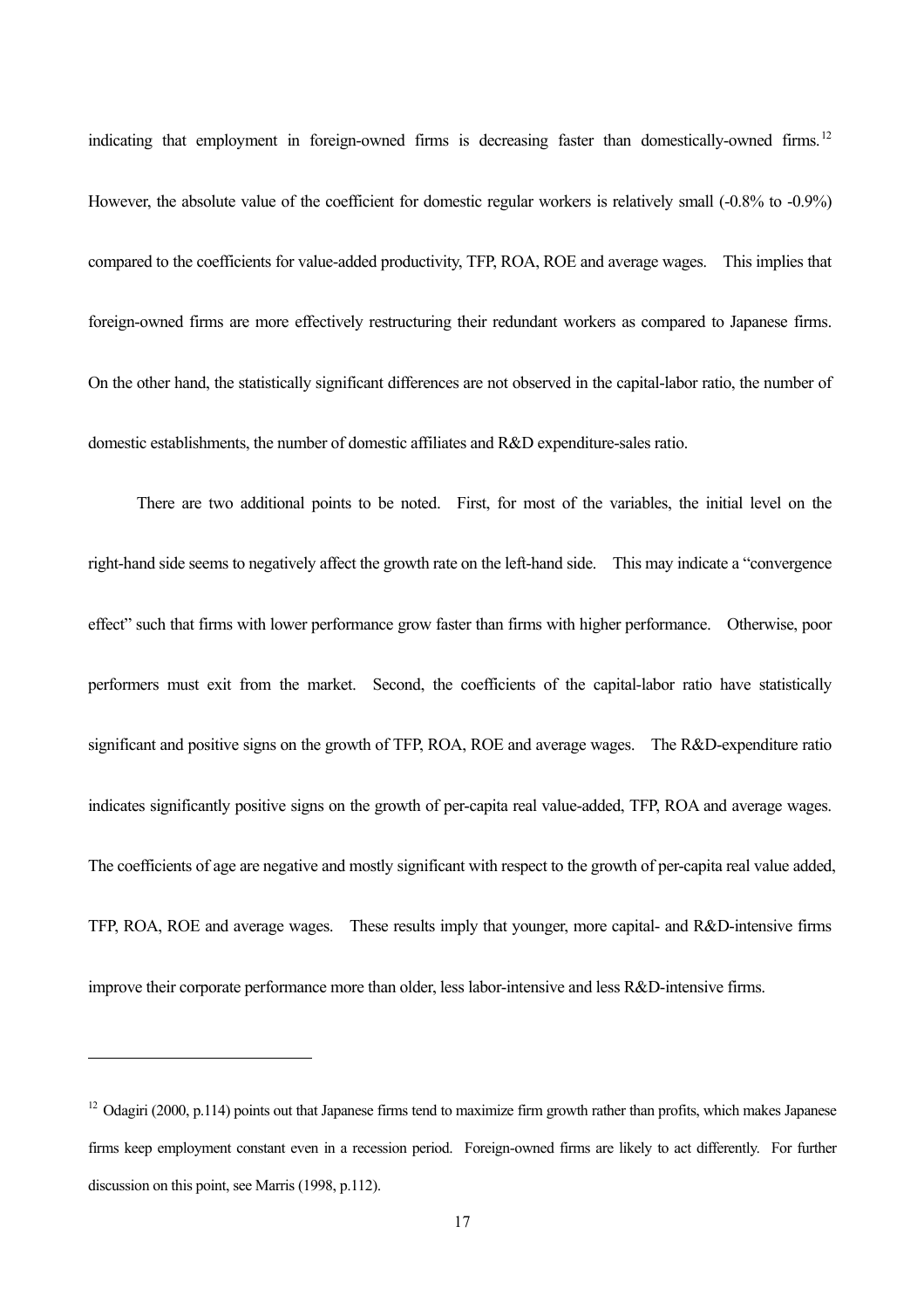### 4.3. Effects of foreign ownership on firm survival

Concerning the impacts of foreign ownership, another important question to be examined is whether foreign ownership is related to the likelihood of firm exit. It is often pointed out that foreign-owned firms offer good performance but may be more likely to exit from the Japanese market compared to Japanese firms. But this claim is based on casual observations and has not been statistically verified yet. To examine the impact of foreign ownership on firm survival, we therefore ran the regression of the form:

$$
S_{it} = \begin{cases} 1 \text{ if } \beta \text{Fown}_{it-1} + \gamma Z_{it-1} + \kappa_i + \varepsilon_{it} > 0 \\ 0 \text{ otherwise} \end{cases}
$$
 (6)

where  $S_{it}$  equals 1 if the firm survives from year  $t-1$  to year  $t$ , Fown<sub>it-1</sub> represents the foreign-ownership dummies in year  $t-1$  and  $Z_{it}$  is a vector of corporate characteristics in year  $t-1$ . If foreign-owned firms are more likely to exit from the Japanese market than Japanese firms, the coefficient  $\beta$  must have a negative and statistically significant coefficient.

Table 6 presents the regression results of equation (6) using the probit model with random effects. The foreign-owned dummy variables are not statistically significant after controlling for the various characteristics of firms. Therefore, this result does not support the hypothesis that firms with foreign ownership are more likely to exit from the Japanese market than Japanese firms. Surviving firms are older, larger in terms of the number of domestic regular workers, more R&D-intensive, pay higher wages and have higher ROA than exiting firms.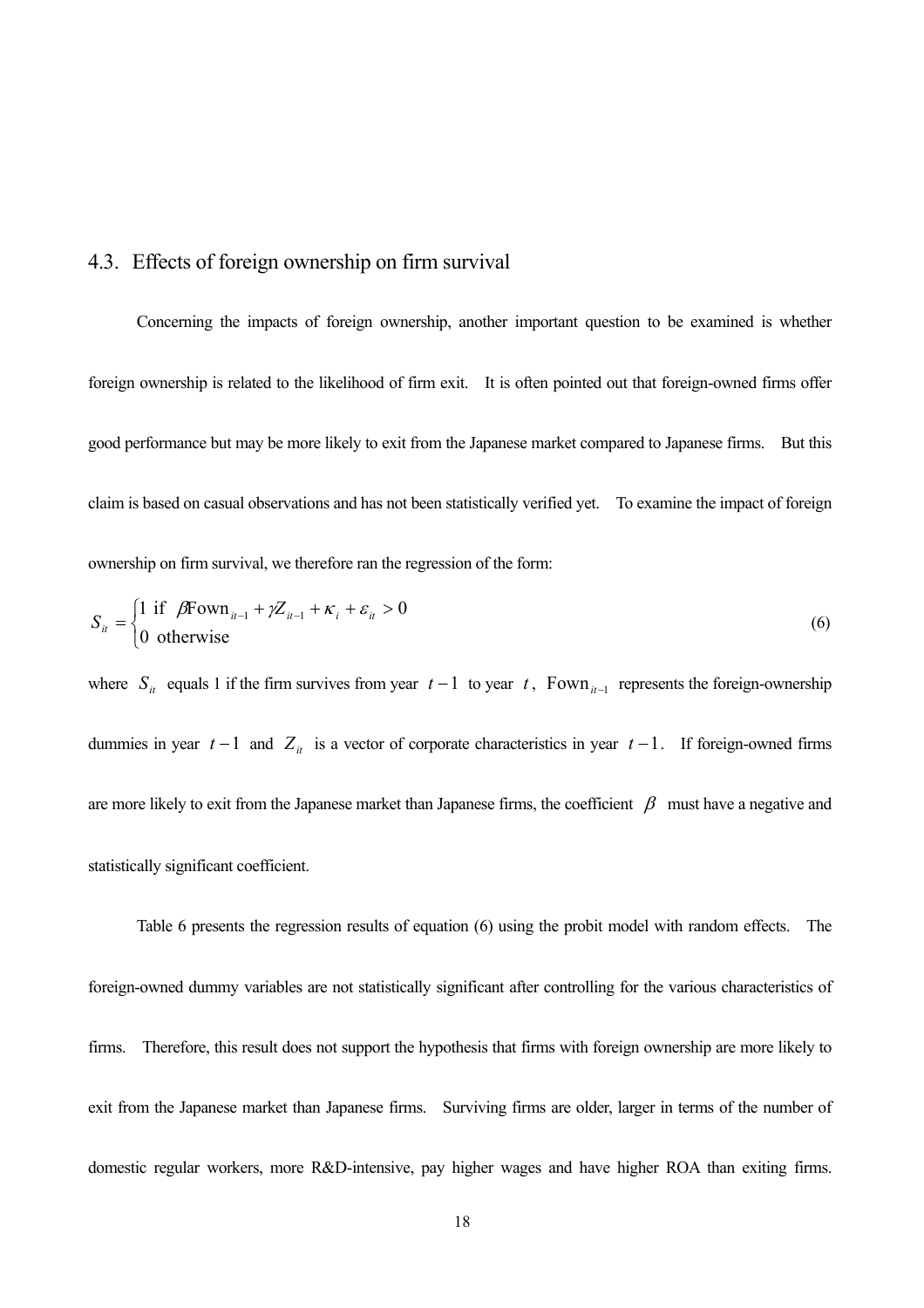Thus, firms with good performance are more likely to survive than firms with bad performance, but foreign ownership does not matter in the decision to exit.

 $=$ Table  $6 =$ 

#### 5. Concluding remarks

This paper began by noting static differences between foreign-owned firms and domestically-owned firms and then considered the determinants and the dynamic effects of foreign ownership in Japan. Our results suggest that foreign-owned firms not only have superior characteristics in the static sense but also achieve faster growth in both profitability and productivity. In addition, the currently higher profitability is not a significant determinant of foreign ownership. Rather, firms with potentially higher profitability such as firms with higher productivity strongly affect foreign ownership. This suggests that foreign investors select firms that may not be immediately profitable, but will potentially have better performance in the future. Foreign investors are not necessarily looking for short-term profits. We have also examined the impact of foreign ownership on firm survival and found that there is no statistically significant difference in the probability of exit between foreign-owned and domestically-owned firms.

Although we define a firm with more than 10 percent foreign equity share as a foreign-owned firm, we have shown elsewhere that our results do not depend very much on the threshold of foreign equity share. Only a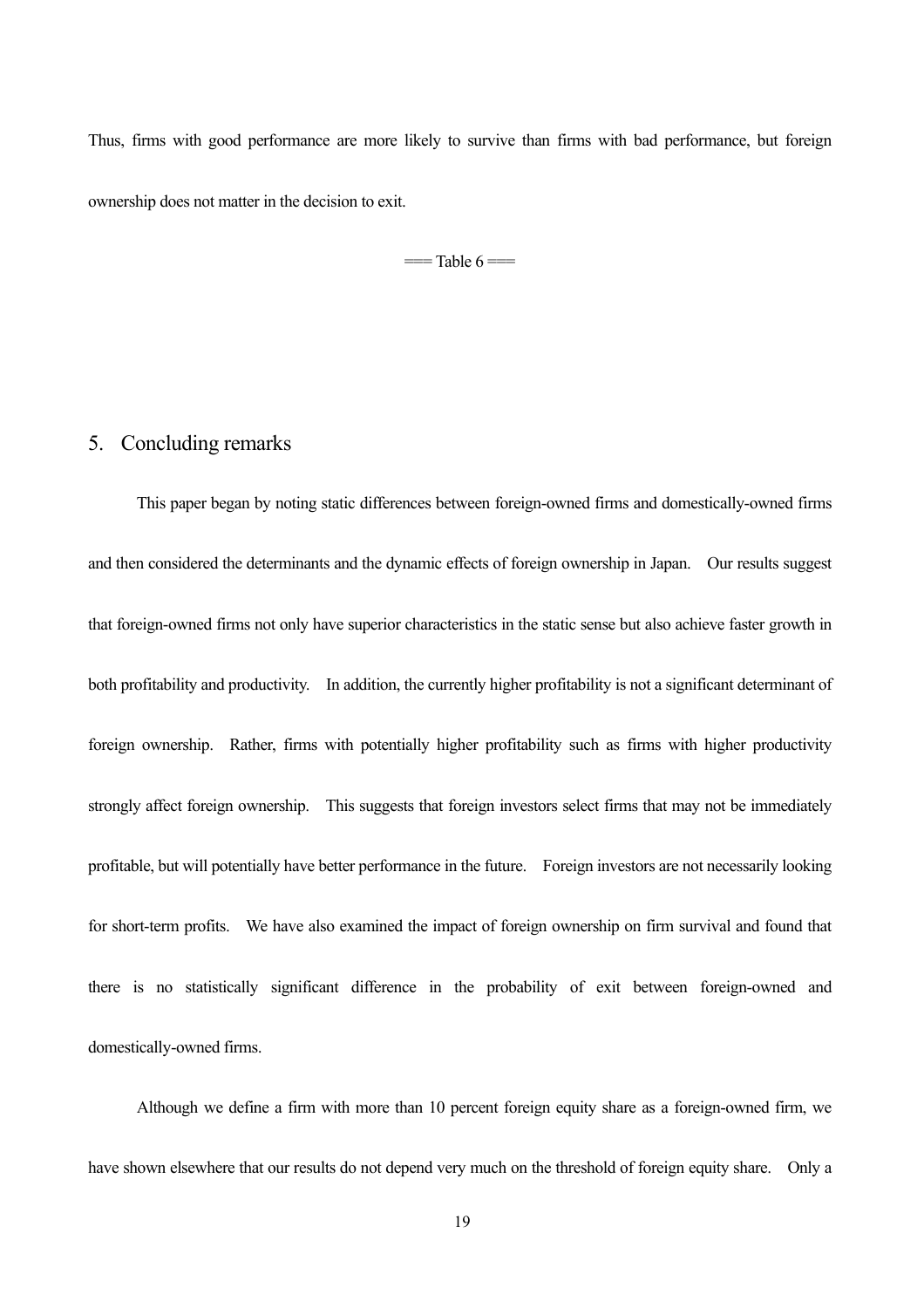few differences are observed in the impacts of foreign ownership on corporate performance. For instance, the negative impacts on employment are observed only for 100 percent foreign-owned firms. The positive impacts of foreign ownership tend to be strong for majority-owned foreign firms. Otherwise, results are almost unchanged.

Our results thus suggest that foreign investors bring useful firm-specific assets such as technology, managerial ability, and effective corporate governance into Japan. The protracted slump in the Japanese economy suggests that Japan now requires substantial structural reform in order to meet new challenges in the era of globalization. The Japanese economic system, once praised as the epitome of success, must now be critically examined. The external benefits from hosting FDI are potentially large. Thus, for instance, Blomstrom, Konan and Lipsey (2001) have argued that inward FDI may contribute to the restructuring of a host countryís economy, bringing in new firm specific skills and new industries to countries that lack them or preserve the rents on workers' skills in sectors where domestic firms have lost their firm specific advantages. Japanese policy makers are cognizant of these kinds benefits. For instance, the Council on Economic and Fiscal Policy (Keizai Zaisei Shimon Kaigi) has emphasized several potential benefits from inward FDI in overcoming Japan's current structural problems, including the enhancement of Japanese economic vitalization through the creation of employment and the introduction of new technology.13 In our view, inward FDI is an essential element to introduce a new way of thinking, stimulate competition, and catalyze necessary reform. Inward FDI may therefore help to move the

 $\overline{a}$ 

<sup>&</sup>lt;sup>13</sup> For more detail, see the website of Council on Economic and Fiscal Policy (http://www.keizai-shimon.or.jp/2003/1001kh/07/index.html) (accessed date 03/19/2004)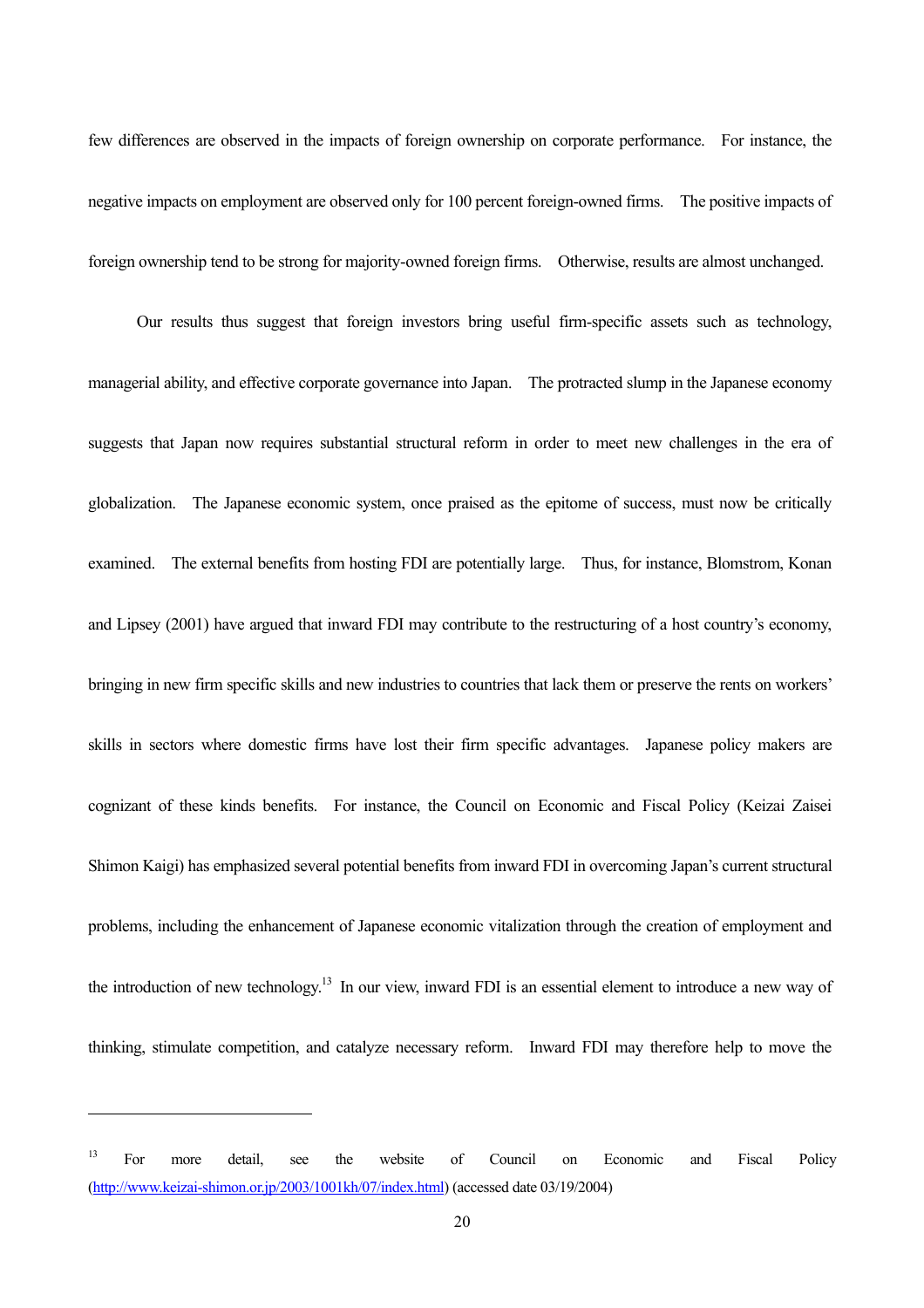Japanese economy towards more substantial reform.

Substantial sunk costs for foreign firms to enter the Japanese market still exist. To attract foreign investors, Japan must prove itself to be an attractive destination for FDI, compared with other competing investment locations. Policymakers must clearly demonstrate to foreign investors where and what types of location advantages exist in Japan.

#### References

Aw, Bee-Yan and Amy R. Hwang (1995) "Productivity and the Export Market: A Firm Level Analysis," *Journal of Development Economics*, 47(2): 313-332.

Bernard, Andrew B. and J. Bradford Jensen (1999) "Exceptional Exporter Performance: Cause, Effect, or Both?" *Journal of International Economics*, 47(1): 1-26.

- ---------- and Jachim Wagner (2001) "Export Entry and Exit by German Firms," *Weltwirtschaftliches Archiv (Review of World Economics),* 137(1): 105-123.
- Blomstrom, Magnus, Denis Konan, and Robert E. Lipsey (2001) "FDI in the Restructuring of the Japanese Economy," in Magnus Blomstrom, Byron Gangnes, Sumner La-Croix eds., Japan's New Economy: Continuity and Change in the Twenty-first Century, New York: Oxford University Press.

Caves, Douglas W., Laurits R. Christensen and W. Erwin Diewert (1982) "Output, Input and Productivity Using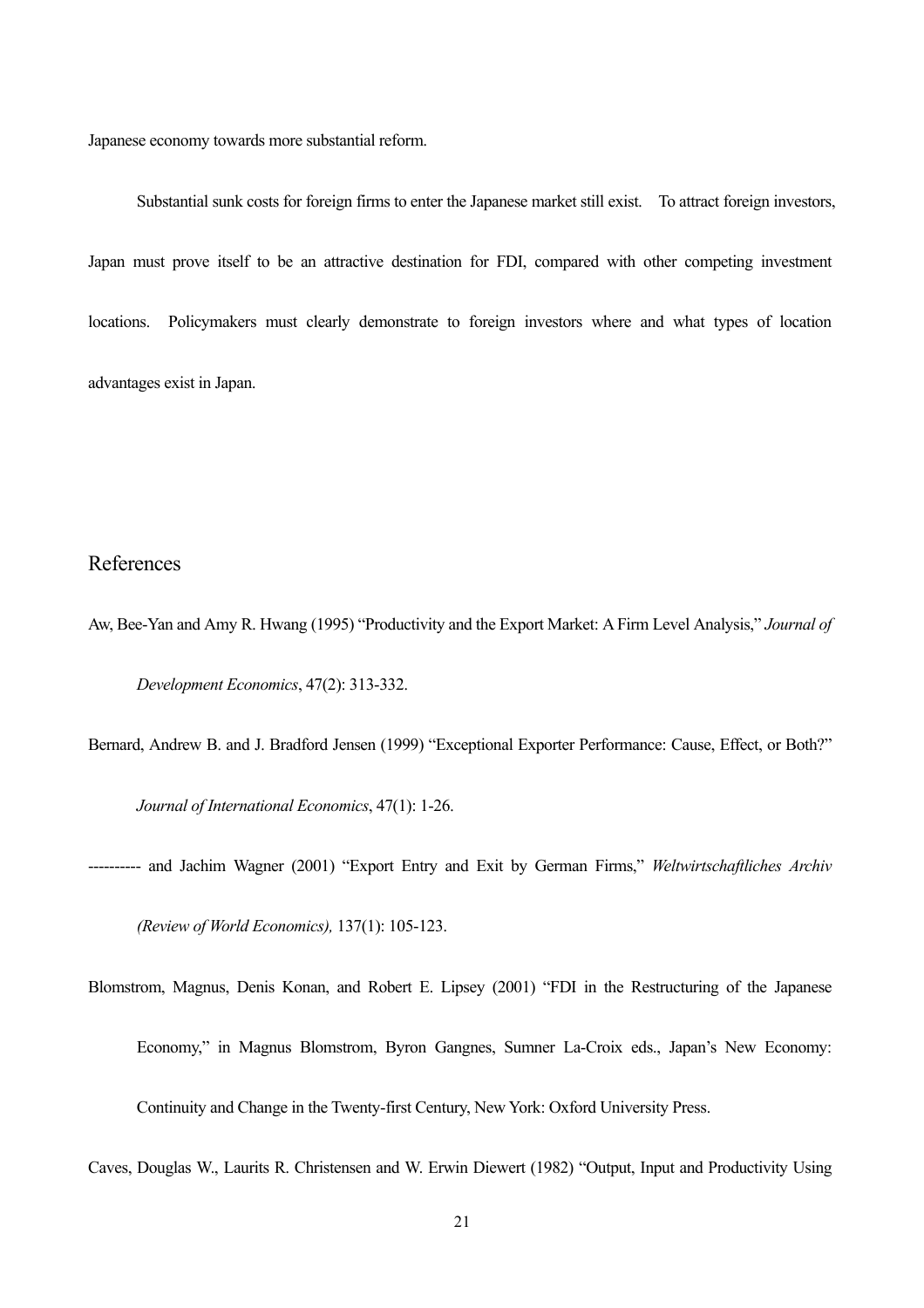Superlative Index Numbers," *Economic Journal*, 92(362): 73-96.

- Clerides, Sofronis K., Saul Lach, and James R. Tybout (1998) "Is Learning-by-Exporting Important? Micro-Dynamic Evidence from Colombia, Mexico and Morocco," *Quarterly Journal of Economics*, 113(3): 903-948.
- Doms, Mark and J. Bradford Jensen (1998) "Comparing Wages, Skills, and Productivity between Domestically and Foreign-Owned Manufacturing Establishments in the United States," in Baldwin, Robert E., Robert E. Lipsey, and J. David Richardson, eds. (1998) *Geography and Ownership as Bases for Economic Accounting*, Chicago, IL: University of Chicago Press.
- Froot, Kenneth A. and Jeremy C. Stein (1991) "Exchange Rates and Foreign Direct Investment: An Imperfect Capital Markets Approach," Quarterly Journal of Economics, 106(4): 1191-1217.
- Fukao, Kyoji and Keiko Ito (2003) "Foreign Direct Investment and Services Trade: The Case of Japan," in Takatoshi Ito and Anne O. Krueger, eds., *Services Trade in the Asia Pacific Region, East Asian Seminar on Economics*, 11, Chicago, IL: University of Chicago Press.
- Globerman, Steven, John Ries and Ilan Vertinsky (1994) "The Economic Performance of Foreign Affiliates in

Canada,î *Canadian Journal of Economics*, 27(1): 143-156.

Hallward-Driemeier, Mary, Giuseppe Iarossi and Kenneth L. Sokoloff (2002) "Exports and Manufacturing Productivity in East Asia: A Comparative Analysis with Firm-level Data," NBER Working Paper #8894.

Harrison, Ann (1996) "Openness and Growth: A Time-Series, Cross-Country Analysis for Developing Countries,"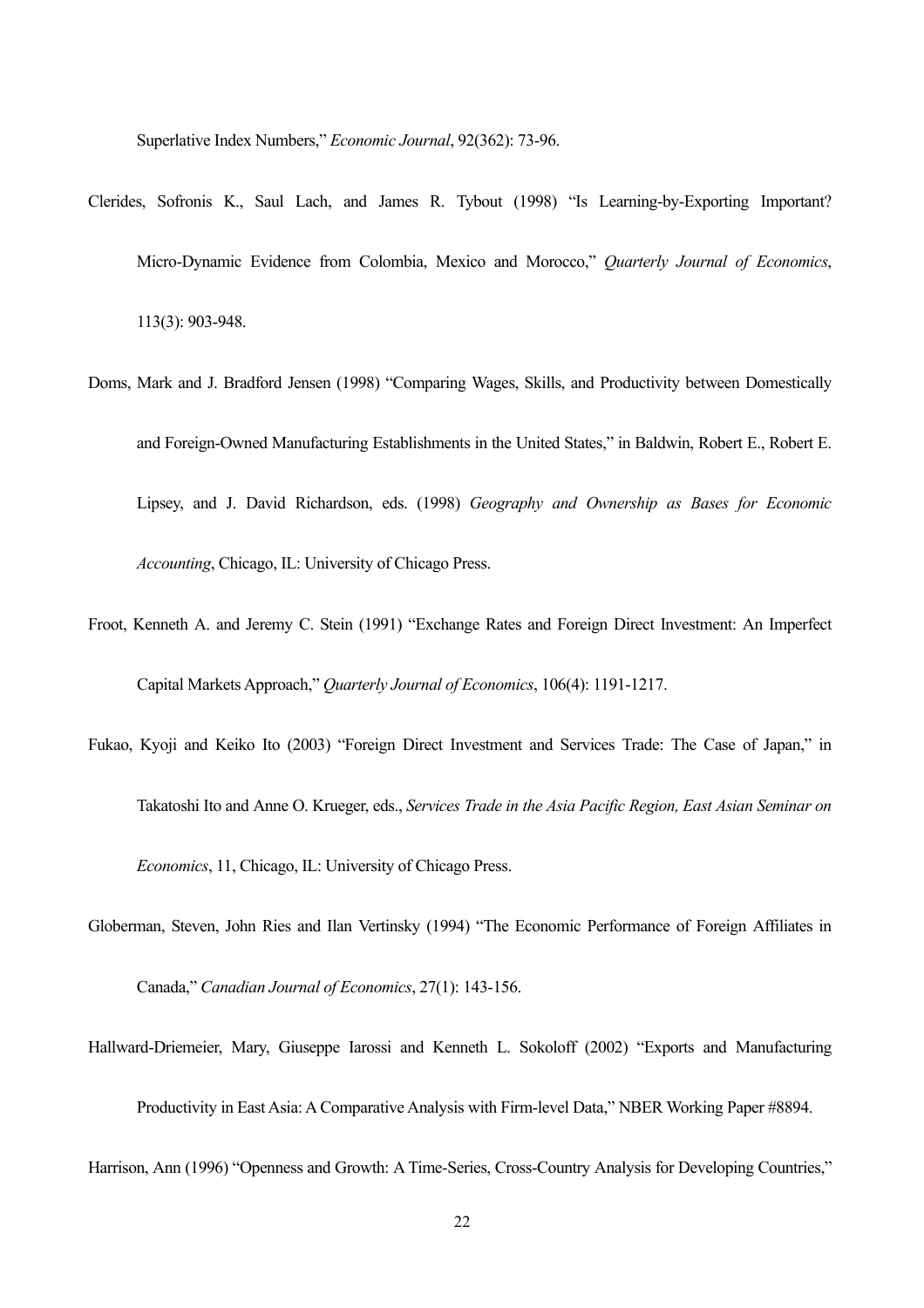*Journal of Development Economics*, 48(2): 419-447.

- Head, Keith, John Ries and Deborah Swenson (1995) "Agglomeration Benefits and Location Choice: Evidence from Japanese Manufacturing Investments in the United States," Journal of International Economics, 38(3/4): 223-247.
- Ito, Keiko and Kyoji Fukao (2001) "Foreign Direct Investment in Japan: Empirical Analysis Based on Establishment and Enterprise Census," RIETI (Research Institute of Economy, Trade and Industry) Discussion Paper Series, 01-E-002.

International Monetary Fund (IMF) (2002) *International Financial Statistics*, Washington, D.C.: IMF.

- Kimura, Fukunari and Kozo Kiyota (2003), "Exports and Foreign Direct Investment Accelerate Corporate Reforms: Evidence from the Japanese Micro Data," in Robert M. Stern, ed., *Japan's Economic Recovery*: *Commercial Policy, Monetary Policy, and Corporate Governance*, Northampton, MA: Edward Elgar.
- Klein, Michael W. and Eric Rosengren (1994) "The Real Exchange Rate and Foreign Direct Investment in the United States: Relative Wealth vs. Relative Wage Effects," Journal of International Economics, 36(3/4): 373-389.
- Lawrence, Robert Z. (1993) "Japan's Low Levels of Inward Investment: The Role of Inhibitions on Acquisitions," in Kenneth A. Froot, eds., *Foreign Direct Investment*, Chicago, IL: University of Chicago Press.
- Lewis, III, Howard and J. David Richardson (2001) *Why Global Commitment Really Matters!* Washington, DC: Institute for International Economics.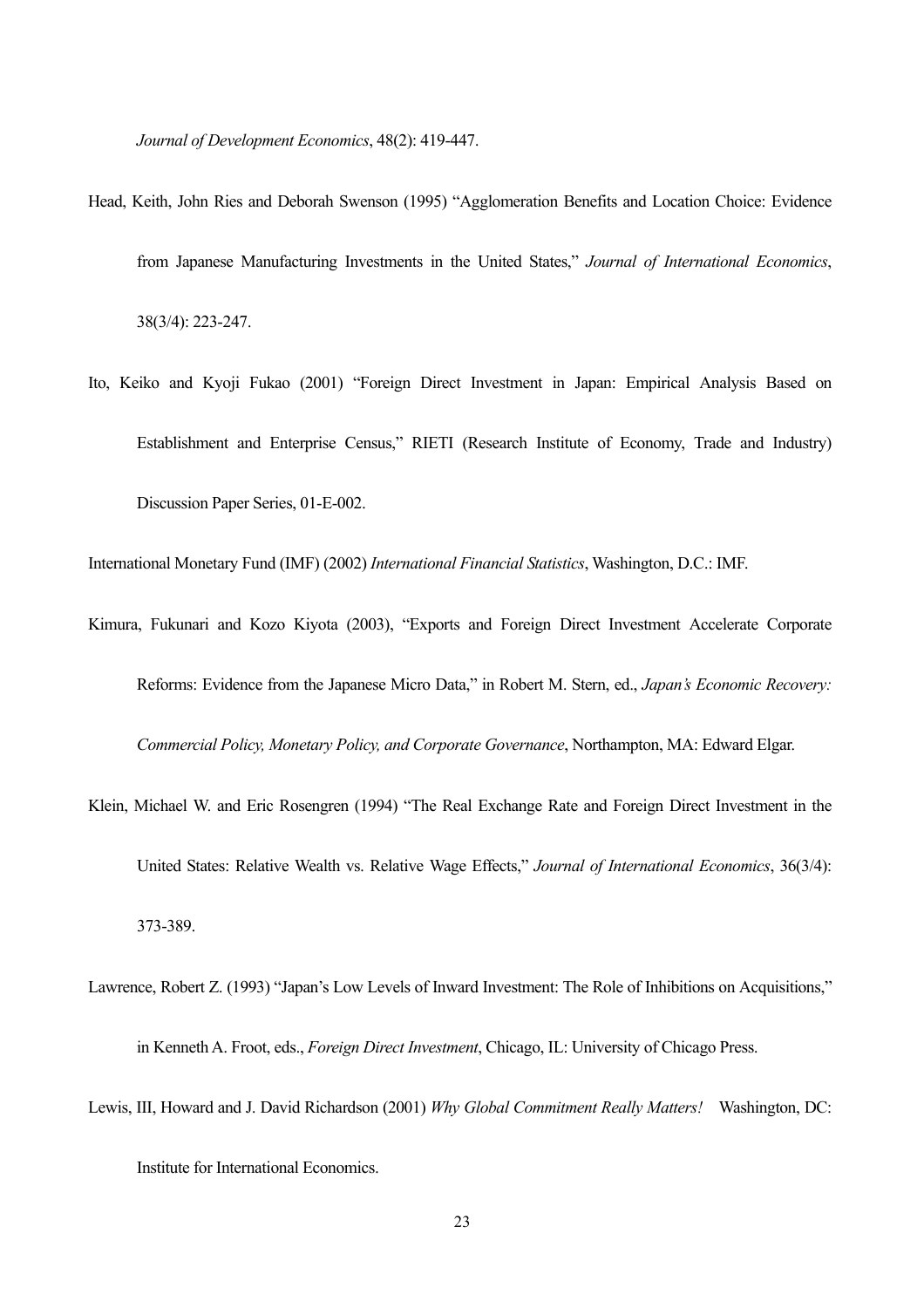Marris, Robin L. (1998) *Managerial Capitalism in Retrospect,* London: Macmillan.

- Ministry of International Trade and Industry (MITI) (Research and Statistics Department, Minister's Secretariat), Government of Japan (various years) *Kigyou Katsudou Kihon Chousa Houkokusho* (*the Results of the Basic Survey of Japanese Business Structure and Activities*), Tokyo: Shadanhoujin Tsuusan Toukei Kyoukai.
- Nakamura, Yoshiaki, Kyoji Fukao and Minoru Shibuya (1997) "Why is Foreign Direct Investment in Japan So Low?" *Research Series*, Research Institute, Ministry of International Trade and Industry, 31. [In Japanese]
- Nishimura, Kiyohiko G., Takanobu Nakajima and Kozo Kiyota (2003) "What Happened to Japanese Industries in the "Lost Decade" of the 1990s?" RIETI (Research Institute of Economy, Trade and Industry), Discussion Paper Series, 03-J-002. [In Japanese]

Odagiri, Hiroyuki (2000) *Kigyou Keizaigaku (Corporate Economics)*, Tokyo: Toyo Keizai. [In Japanese]

Organization for Economic Cooperation and Development (OECD) (2001) *International Direct Investment Statistics Yearbook, 1989-2000,* Paris: OECD.

---------- (2002) *OECD Economic Outlook 2003*, 73(1), Paris: OECD.

- Roberts, Mark J. and James R. Tybout (1997) "The Decision to Export in Colombia: An Empirical Model of Entry with Sunk Costs," *American Economic Review*, 87(4): 545-564.
- Toyo Keizai Inc. (2002) *Keizai Toukei Nenkan (Yearbook of Economic Statistics)*, Tokyo: Toyo Keizai. [In Japanese]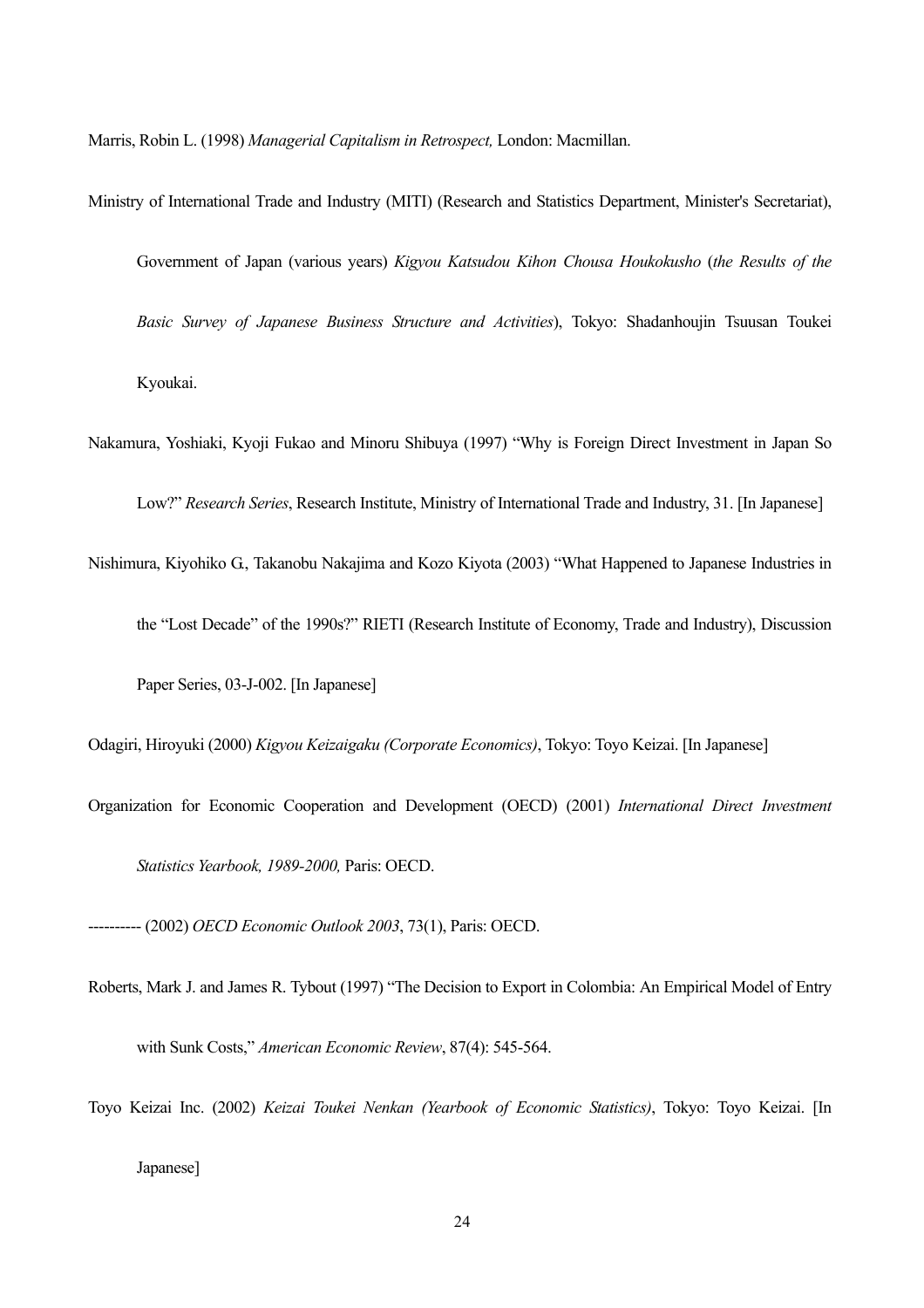Urata, Shujiro (1996) "Why is Foreign Direct Investment in Japan So Low?" *JCER Economic Journal*, 31: 66-84. [In Japanese]

Wakasugi, Ryuhei (1996) "Why Foreign Firms' Entry Has Been Low in Japan: An Empirical Examination," in Masaru Yoshitomi and Edward M. Graham eds., *Foreign Direct Investment in Japan*, Cheltenham, UK: Edward Elgar.

Weinstein, David (1996) "Structural Impediments to Investment in Japan: What Have We Learned Over the Last

450 Years?î in Masaru Yoshitomi and Edward M. Graham eds., *Foreign Direct Investment in Japan*,

Cheltenham, UK: Edward Elgar.

World Bank (2002) *World Development Indicators*, Washington, D.C.: World Bank.

#### Data Appendix: Definition of Variables

Foreign-ownership dummy: foreign ownership dummy takes value one if the share of equity of foreign investors is

more than 10 percent and zero otherwise.

Capital-labor ratio (millions of yen, 1994 prices): real capital stock divided by the number of regular workers.

Age: questionnaire year minus establishment year.

R&D expenditure-sales ratio (%): R&D expenditure divided by total sales.

Value-added productivity (millions of yen, 1994 prices): value-added divided by the number of regular workers.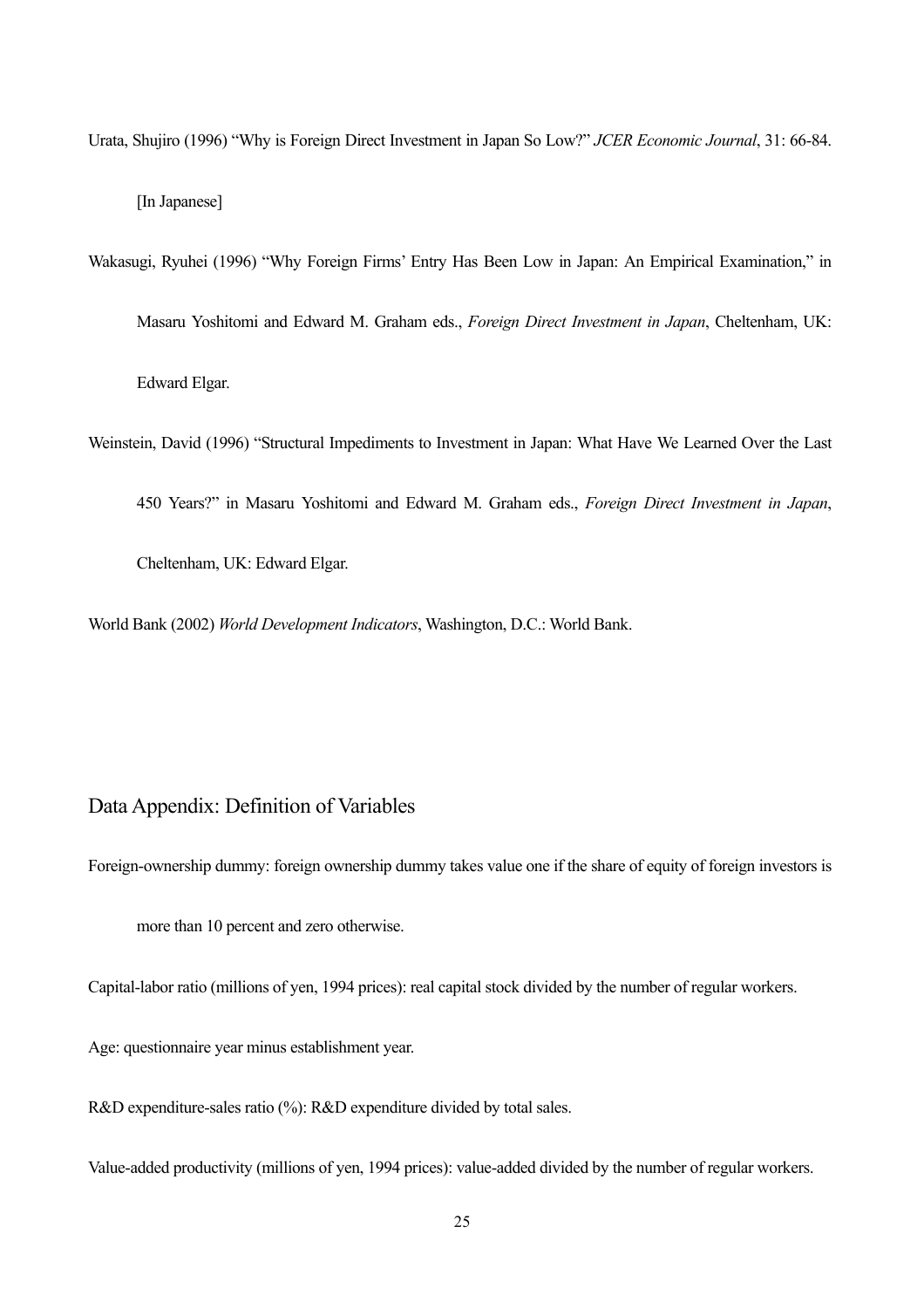ROA (returns on asset, %): operating surplus divided by total assets.

ROE (returns on equity, %): current-year profit divided by own capital.

Average wage (millions of yen): total wage payments divided by the number of regular workers.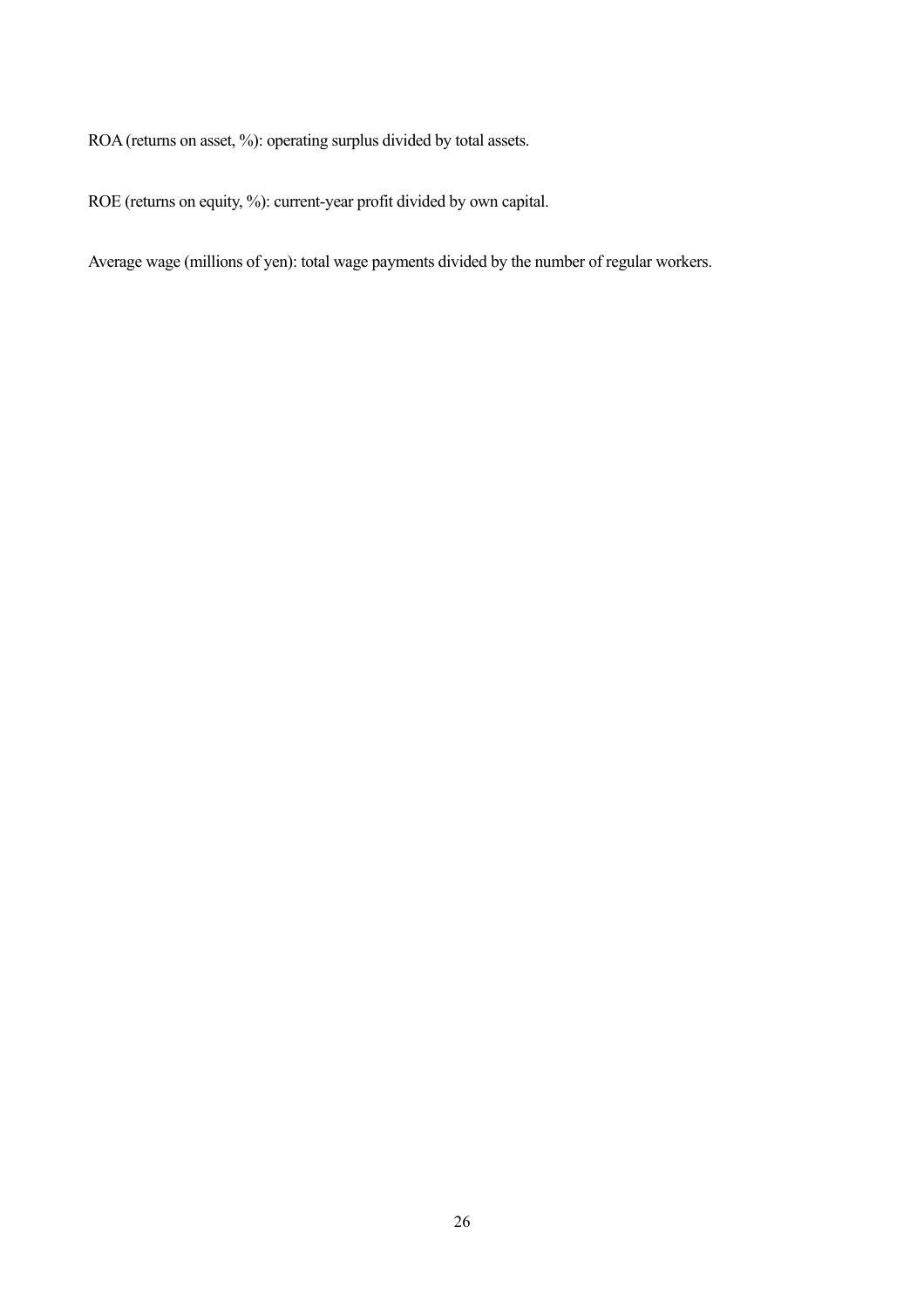

GDPt)/GDPt.<br>2) GDP is real GDP at constant 1995 prices (US\$).



#### Figure 1. Trends of Key Indicators of Japanese Economy, 1990-2000 Figure 2. Trends of Inward FDI in Japan and Exchange Rate, 1985-2000 Figure 3. Share of Inward FDI Positions in OECD Countries in 1999



rf].

2) Simple correlation between exchange rate and inward FDI flows

is -0.23.



1) Inward FDI positions are not available for Belgium-Luxemboug, Hungary, Iceland, Korea, Spain and Turkey.

2) OECD average is defined as the sum of inward FDI positions devided by the sum of GDP.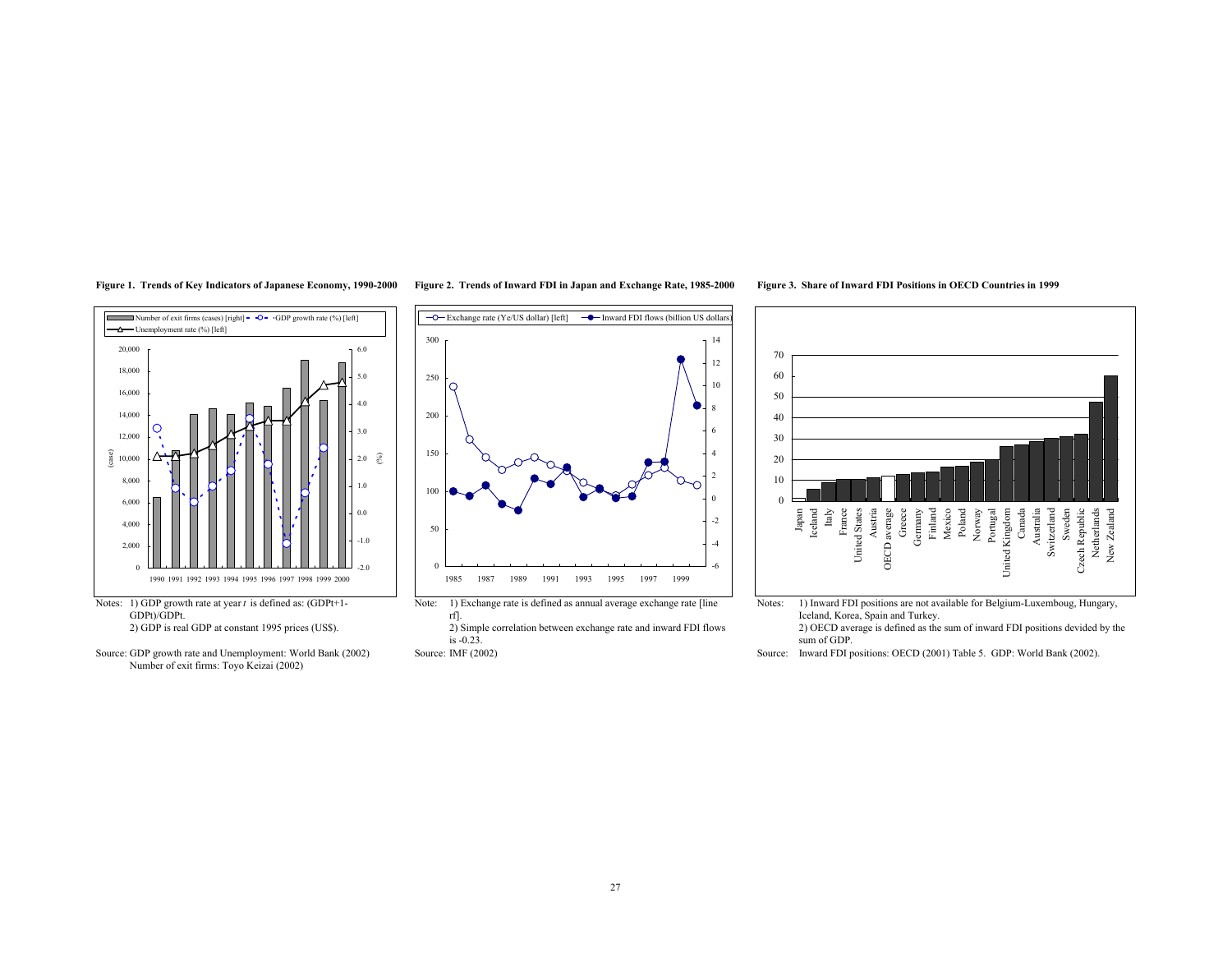#### **Table 1. Firm Distribution across Industries, by Foreign Equity Shares**

|                                      | Number of firms |          |          |                     |          |                                                                                                | Share (All firms $= 100.0\%$ ) |          |               |                     |          |                          | Share (All firms = $100.0\%$ ) |          |                      |                     |          |               |
|--------------------------------------|-----------------|----------|----------|---------------------|----------|------------------------------------------------------------------------------------------------|--------------------------------|----------|---------------|---------------------|----------|--------------------------|--------------------------------|----------|----------------------|---------------------|----------|---------------|
|                                      | 1994 F/Y        |          |          | 1998 F/Y            |          |                                                                                                | 1994 F/Y                       |          |               | 1998 F/Y            |          |                          | 1994 F/Y                       |          |                      | 1998 F/Y            |          |               |
|                                      | Total           | Domes-   | Foreign- | <b>Total Domes-</b> |          | Foreign-                                                                                       | Total                          | Domes-   | Foreign-      | <b>Total Domes-</b> |          | Foreign-                 | Total                          | Domes-   | Foreign-             | <b>Total Domes-</b> |          | Foreign-      |
|                                      |                 | tically- | owned    |                     | tically- | owned                                                                                          |                                | tically- | owned         |                     | tically- | owned                    |                                | tically- | owned                |                     | tically- | owned         |
| Industry                             |                 | owned    |          |                     | owned    |                                                                                                |                                | owned    |               |                     | owned    |                          |                                | owned    |                      | owned               |          |               |
| Agriculture, forestry and fishing    | 13              | 13       | $\cdots$ | 9                   | Q        | $\frac{1}{2} \left( \frac{1}{2} \right) \left( \frac{1}{2} \right) \left( \frac{1}{2} \right)$ | 0.1                            | 0.1      | $\cdots$      | 0.0                 | 0.0      | $\cdots$                 | 100.0                          | 100.0    | $\cdots$             | 100.0               | 100.0    | $\cdots$      |
| 2 Mining                             | 46              | 45       |          | 54                  | 53       |                                                                                                | 0.2                            | 0.2      | 0.2           | 0.2                 | 0.2      | 0.2                      | 100.0                          | 97.8     | 2.2                  | 100.0               | 98.1     | 1.9           |
| 3 Food products and beverages        | 1,369           | 1.349    | 20       | 1,387               | 1,362    | 25                                                                                             | 6.2                            | 6.2      | 3.7           | 6.3                 | 6.3      | 4.1                      | 100.0                          | 98.5     | 1.5                  | 100.0               | 98.2     | 1.8           |
| 4 Textiles                           | 901             | 894      |          | 685                 | 681      | $\Delta$                                                                                       | 4.0                            | 4.1      | 1.3           | 3.1                 | 3.2      | 0.7                      | 100.0                          | 99.2     | 0.8                  | 100.0               | 99.4     | 0.6           |
| 5 Pulp, paper and paper products     | 412             | 405      |          | 386                 | 381      | 5                                                                                              | 1.9                            | 1.9      | 1.3           | 1.7                 | 1.8      | 0.8                      | 100.0                          | 98.3     | 1.7                  | 100.0               | 98.7     | 1.3           |
| 6 Chemicals                          | 871             | 789      | 82       | 857                 | 771      | 86                                                                                             | 3.9                            | 3.6      | 15.4          | 3.9                 | 3.6      | 14.1                     | 100.0                          | 90.6     | 9.4                  | 100.0               | 90.0     | 10.0          |
| 7 Petroleum and coal products        | 629             | 611      | 18       | 626                 | 607      | 19                                                                                             | 2.8                            | 2.8      | 3.4           | 2.8                 | 2.8      | 3.1                      | 100.0                          | 97.1     | 2.9                  | 100.0               | 97.0     | 3.0           |
| 8 Non-metallic mineral products      | 563             | 554      | 9        | 514                 | 506      | 8                                                                                              | 2.5                            | 2.6      | 1.7           | 2.3                 | 2.3      | 1.3                      | 100.0                          | 98.4     | 1.6                  | 100.0               | 98.4     | 1.6           |
| 9 Iron, steel and non-ferrous metals | 679             | 659      | 20       | 655                 | 637      | 18                                                                                             | 3.1                            | 3.0      | 3.7           | 3.0                 | 3.0      | 3.0                      | 100.0                          | 97.1     | 2.9                  | 100.0               | 97.3     | 2.7           |
| 10 Fabricated metal products         | 899             | 890      | 9        | 897                 | 892      | -5                                                                                             | 4.0                            | 4.1      | 1.7           | 4.0                 | 4.1      | 0.8                      | 100.0                          | 99.0     | 1.0                  | 100.0               | 99.4     | 0.6           |
| 11 General machinery                 | 1,390           | 1,339    | 51       | 1,396               | 1,353    | 43                                                                                             | 6.2                            | 6.2      | 9.6           | 6.3                 | 6.3      | 7.0                      | 100.0                          | 96.3     | 3.7                  | 100.0               | 96.9     | 3.1           |
| 12 Electrical machinery              | 1,758           | 1.706    | 52       | 1,772               | 1.708    | 64                                                                                             | 7.9                            | 7.9      | 9.7           | 8.0                 | 7.9      | 10.5                     | 100.0                          | 97.0     | 3.0                  | 100.0               | 96.4     | 3.6           |
| 13 Transportation machinery          | 1.029           | 999      | 30       | 1.032               | 998      | 34                                                                                             | 4.6                            | 4.6      | 5.6           | 4.7                 | 4.6      | 5.6                      | 100.0                          | 97.1     | 2.9                  | 100.0               | 96.7     | 3.3           |
| 14 Precision machinery               | 307             | 298      | 9        | 314                 | 300      | 14                                                                                             | 1.4                            | 1.4      | 1.7           | 1.4                 | 1.4      | 2.3                      | 100.0                          | 97.1     | 2.9                  | 100.0               | 95.5     | 4.5           |
| 15 Other manufacturing               | 1,426           | .403     | 23       | 1,418               | 1,395    | 23                                                                                             | 6.4                            | 6.5      | 4.3           | 6.4                 | 6.5      | 3.8                      | 100.0                          | 98.4     | 1.6                  | 100.0               | 98.4     | 1.6           |
| 16 Construction                      | 439             | 436      | 3        | 392                 | 384      | 8                                                                                              | 2.0                            | 2.0      | 0.6           | 1.8                 | 1.8      | 1.3                      | 100.0                          | 99.3     | 0.7                  | 100.0               | 98.0     | 2.0           |
| 17 Electricity, gas and water supply | 23              | 23       | $\cdots$ | 14                  | 14       | $\cdots$                                                                                       | 0.1                            | 0.1      | $---$         | 0.1                 | 0.1      | $\hspace{0.05cm} \ldots$ | 100.0                          | 100.0    | $\cdots$             | 100.0               | 100.0    | $\frac{1}{2}$ |
| 18 Wholesale trade                   | 6,030           | 5,868    | 162      | 5,767               | 5,576    | 191                                                                                            | 27.1                           | 27.0     | 30.3          | 26.0                | 25.8     | 31.3                     | 100.0                          | 97.3     | 2.7                  | 100.0               | 96.7     | 3.3           |
| 19 Retail trade                      | 2,852           | 2,832    | 20       | 3.081               | 3,035    | 46                                                                                             | 12.8                           | 13.0     | 3.7           | 13.9                | 14.1     | 7.5                      | 100.0                          | 99.3     | 0.7                  | 100.0               | 98.5     | 1.5           |
| 20 Finance and insurance             |                 |          | $\cdots$ | $\overline{2}$      |          |                                                                                                | 0.0                            | 0.0      | $\frac{1}{2}$ | 0.0                 | 0.0      | 0.2                      | 100.0                          | 100.0    | $\sim$ $\sim$ $\sim$ | 100.0               | 50.0     | 50.0          |
| 21 Real estate                       | 24              | 24       | ---      | 28                  | 28       | $\cdots$                                                                                       | 0.1                            | 0.1      | $---$         | 0.1                 | 0.1      | ---                      | 100.0                          | 100.0    | $\cdots$             | 100.0               | 100.0    | $---$         |
| 22 Transport and communications      | 70              | 70       | ---      | 66                  | 66       | $---$                                                                                          | 0.3                            | 0.3      | $---$         | 0.3                 | 0.3      | ---                      | 100.0                          | 100.0    | $\cdots$             | 100.0               | 100.0    | $---$         |
| 23 Service activities                | 513             | 502      | 11       | 830                 | 815      | 15                                                                                             | 2.3                            | 2.3      | 2.1           | 3.7                 | 3.8      | 2.5                      | 100.0                          | 97.9     | 2.1                  | 100.0               | 98.2     | 1.8           |
| Total                                | 22,250          | 21,716   | 534      | 22,182              | 21,572   | 610                                                                                            | 100.0                          | 100.0    | 100.0         | 100.0               | 100.0    | 100.0                    | 100.0                          | 97.6     | 2.4                  | 100.0               | 97.3     | 2.7           |

Notes: 1) Domestically-owned firms are defined as those with less than 10% equity share by foreigners while foreign-owned firms are defined as those with equal to or more than 10% equity share

by foreigners.

2) Industry classification is based on SNA with some modification.

Source: MITI database.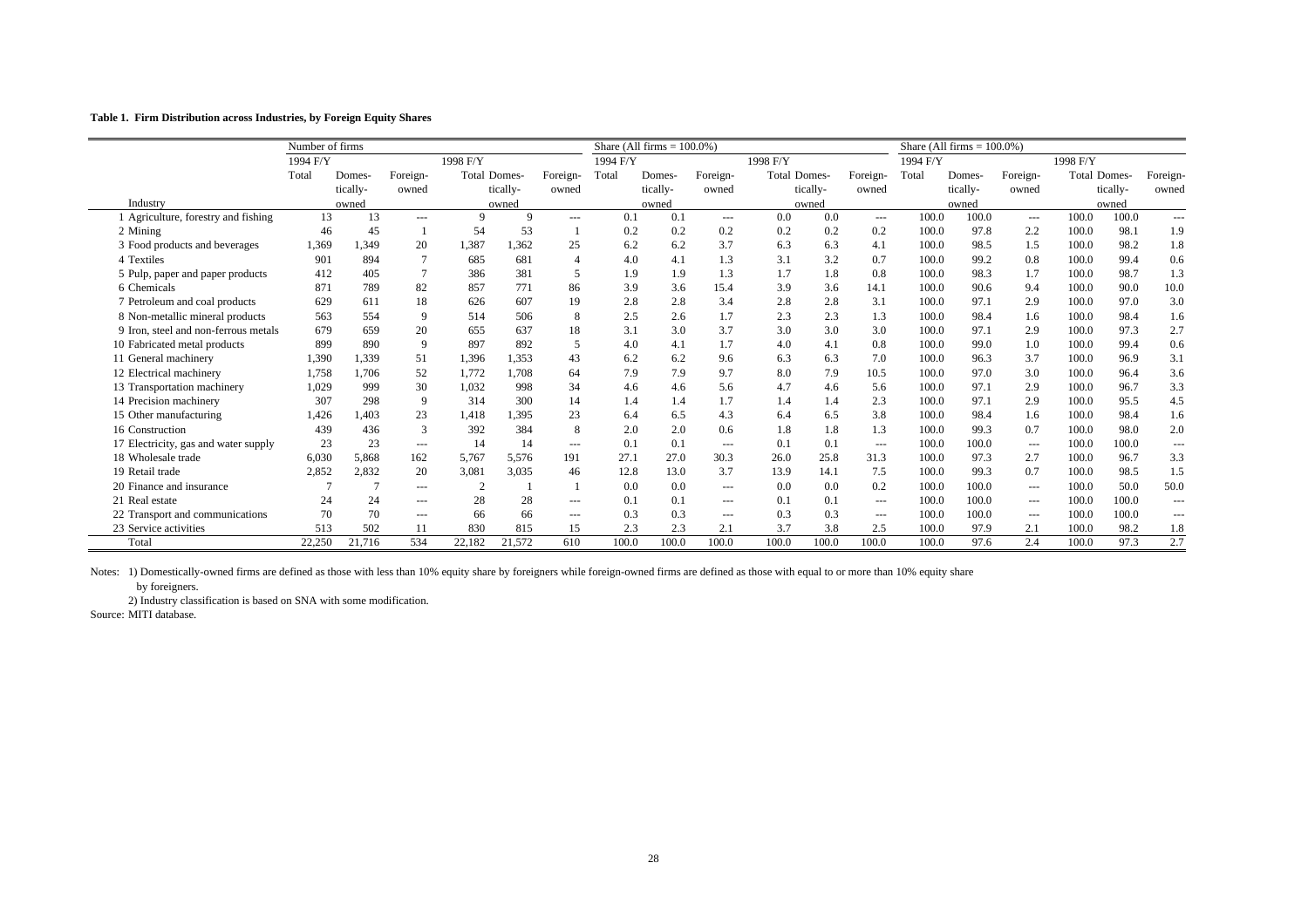|                                                         | All firms    |       |               | Domestically-owned firm |       |          | Foreign-owned firm |       |            |  |  |
|---------------------------------------------------------|--------------|-------|---------------|-------------------------|-------|----------|--------------------|-------|------------|--|--|
|                                                         | No. of firms | Mean  | S.D.          | No. of firms            | Mean  | S.D.     | No. of firms       | Mean  | S.D.       |  |  |
| Capital-labor ratio (millions of yen, 1994 prices)      |              |       |               |                         |       |          |                    |       |            |  |  |
| 1994                                                    | 22,250       | 9.11  | (15.94)       | 21,716                  | 8.99  | (15.87)  | 534                | 14.30 | (17.62)    |  |  |
| 1998                                                    | 22,182       | 9.92  | (16.88)       | 21,572                  | 9.81  | (16.81)  | 610                | 13.87 | (18.69)    |  |  |
| Number of domestic regular workers                      |              |       |               |                         |       |          |                    |       |            |  |  |
| 1994                                                    | 22,250       | 407   | (1,688)       | 21,716                  | 349   | (1,084)  | 534                | 2,760 | (8,087)    |  |  |
| 1998                                                    | 22,182       | 401   | (1.697)       | 21,572                  | 343   | (1, 139) | 610                | 2,447 | (7,385)    |  |  |
| R&D expenditure-sales ratio (%)                         |              |       |               |                         |       |          |                    |       |            |  |  |
| 1994                                                    | 22,250       | 0.53  | (1.60)        | 21,716                  | 0.50  | (1.54)   | 534                | 1.98  | (2.86)     |  |  |
| 1998                                                    | 22,182       | 0.58  | (2.35)        | 21,572                  | 0.53  | (2.00)   | 610                | 2.42  | (7.47)     |  |  |
| Value-added productivity (millions of yen, 1994 prices) |              |       |               |                         |       |          |                    |       |            |  |  |
| 1994                                                    | 22,250       | 1,415 | (1,546)       | 21,716                  | 1,384 | (1,490)  | 534                | 2,643 | (2,796)    |  |  |
| 1998                                                    | 22,182       | 1,395 | (1, 332)      | 21,572                  | 1,364 | (1,275)  | 610                | 2,512 | (2,396)    |  |  |
| ROA (Returns on asset, %)                               |              |       |               |                         |       |          |                    |       |            |  |  |
| 1994                                                    | 22,250       | 0.84  | (10.05)       | 21,716                  | 0.80  | (10.11)  | 534                | 2.58  | (6.74)     |  |  |
| 1998                                                    | 22,182       | 0.04  | (27.19)       | 21,572                  | 0.01  | (27.52)  | 610                | 1.19  | (9.39)     |  |  |
| ROE (Returns on equity, %)                              |              |       |               |                         |       |          |                    |       |            |  |  |
| 1994                                                    | 22,248       |       | 9.06 (825.58) | 21,714                  | 7.73  | (801.85) | 534                | 63.08 | (1,501.12) |  |  |
| 1998                                                    | 22,177       |       | 3.65 (593.07) | 21,567                  | 3.57  | (600.89) | 610                | 6.55  | (146.95)   |  |  |
| TFP (Total factor productivity)                         |              |       |               |                         |       |          |                    |       |            |  |  |
| 1994                                                    | 22,250       | 1.11  | (1.13)        | 21,716                  | 1.10  | (1.10)   | 534                | 1.84  | (1.69)     |  |  |
| 1998                                                    | 22,182       | 1.16  | (0.99)        | 21,572                  | 1.13  | (0.96)   | 610                | 1.93  | (1.54)     |  |  |
| Average wage (millions of yen)                          |              |       |               |                         |       |          |                    |       |            |  |  |
| 1994                                                    | 22,250       | 4.47  | (1.80)        | 21,716                  | 4.43  | (1.78)   | 534                | 6.22  | (1.98)     |  |  |
| 1998                                                    | 22,182       | 4.80  | (1.68)        | 21,572                  | 4.76  | (1.65)   | 610                | 6.40  | (2.01)     |  |  |
| Number of domestic affiliates                           |              |       |               |                         |       |          |                    |       |            |  |  |
| 1994                                                    | 18,578       | 2.88  | (12.39)       | 18,070                  | 2.47  | (9.42)   | 508                | 17.67 | (47.30)    |  |  |
| 1998                                                    | 22,182       | 2.32  | (11.75)       | 21,572                  | 2.00  | (8.91)   | 610                | 13.46 | (45.74)    |  |  |
| Number of domestic establishments                       |              |       |               |                         |       |          |                    |       |            |  |  |
| 1994                                                    | 22,250       | 9.27  | (32.26)       | 21,716                  | 8.97  | (31.90)  | 534                | 21.35 | (42.83)    |  |  |
| 1998                                                    | 22,182       | 10.86 | (39.19)       | 21,572                  | 10.31 | (32.95)  | 610                | 30.22 | (130.80)   |  |  |

**Table 2. Difference between Domestically-owned and Foreign-owned Firms: Level**

Notes: For the definition of variables, see main text.

Source: MITI database.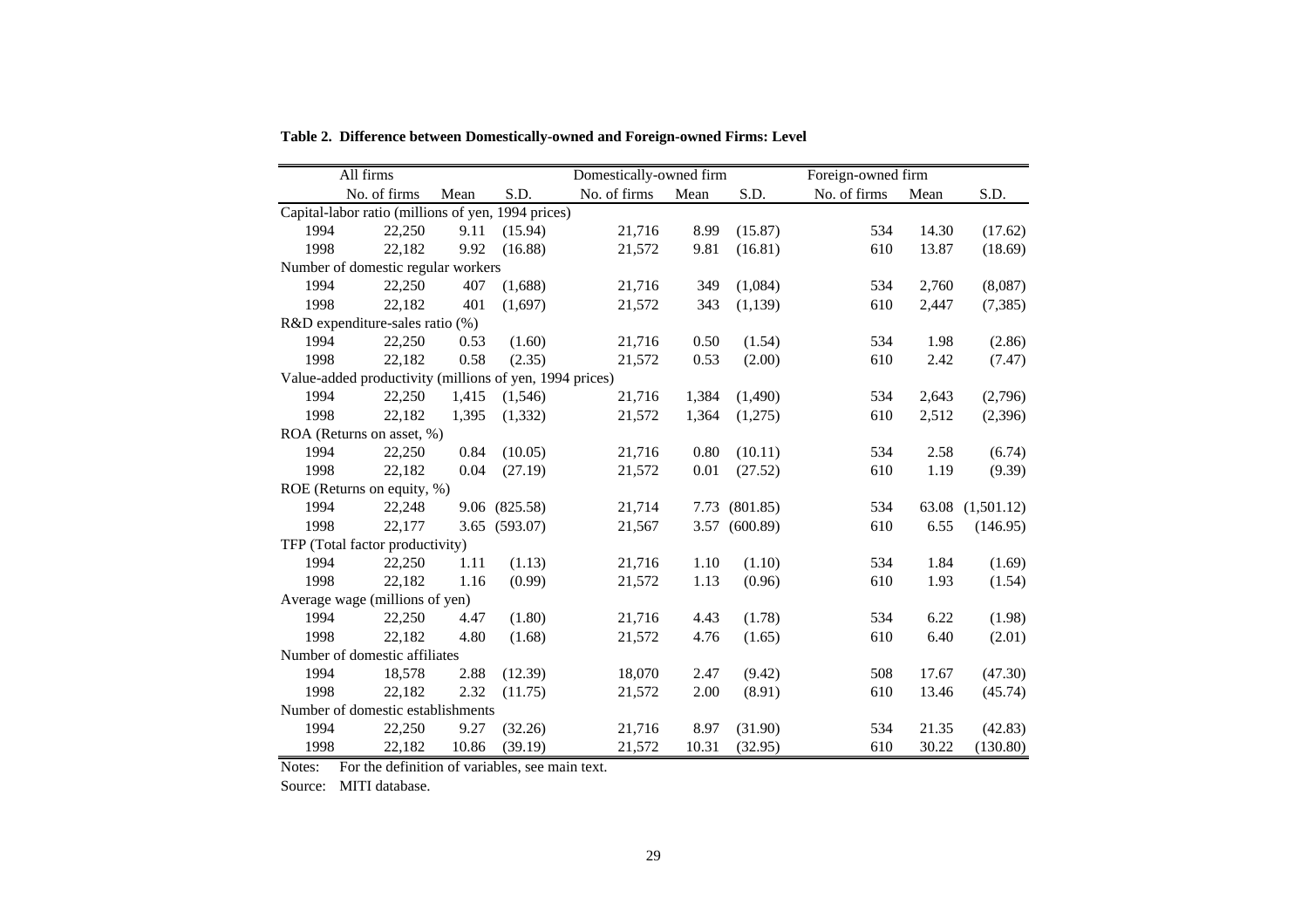#### **Table 3. Summary Statistics and Correlation Matrix**

| <b>Summary Statistics</b>                                     |                  |          |          |       |            |            |            |            |            |            |            |       |            |                |
|---------------------------------------------------------------|------------------|----------|----------|-------|------------|------------|------------|------------|------------|------------|------------|-------|------------|----------------|
| Variable                                                      | $\boldsymbol{N}$ | Mean     | S.D.     |       |            |            |            |            |            |            |            |       |            |                |
| Foreign equity share (FES)                                    | 113,925          | 1.19     | 9.18     |       |            |            |            |            |            |            |            |       |            |                |
| Capital-labor ratio (millions of yen, 1994 prices) (KL)       | 113,925          | 9.44     | 16.07    |       |            |            |            |            |            |            |            |       |            |                |
| Age                                                           | 113,925          | 35.13    | 14.64    |       |            |            |            |            |            |            |            |       |            |                |
| Number of domestic regular workers (Ld)                       | 113,925          | 398.9    | 1659.0   |       |            |            |            |            |            |            |            |       |            |                |
| Number of domestic establishments (NDE)                       | 113,925          | 11.03    | 40.17    |       |            |            |            |            |            |            |            |       |            |                |
| Number of domestic affiliates (NDA)                           | 93,468           | 2.90     | 12.80    |       |            |            |            |            |            |            |            |       |            |                |
| R&D expenditure-sales ratio (%) (RDS)                         | 113,925          | 0.53     | 1.78     |       |            |            |            |            |            |            |            |       |            |                |
| Value-added productivity (millions of yen, 1994 prices) (VAP) | 113,925          | 1436.8   | 1455.0   |       |            |            |            |            |            |            |            |       |            |                |
| TFP                                                           | 113,925          | 1.14     | 1.05     |       |            |            |            |            |            |            |            |       |            |                |
| ROA (Returns on asset, %)                                     | 113,925          | 0.84     | 14.54    |       |            |            |            |            |            |            |            |       |            |                |
| ROE (Returns on equity, %)                                    | 113,910          | 2.05     | 498.53   |       |            |            |            |            |            |            |            |       |            |                |
| Average wage (millions of yen) (w)                            | 113,925          | 4.78     | 1.81     |       |            |            |            |            |            |            |            |       |            |                |
| Foreign owned dummy (FOD)                                     | 113,925          | 0.02     | 0.14     |       |            |            |            |            |            |            |            |       |            |                |
| Foreign owned dummy $(+1)$                                    | 91,675           | 0.02     | 0.13     |       |            |            |            |            |            |            |            |       |            |                |
| Survive dummy (SURVIVE)                                       | 125,624          | 0.95     | 0.23     |       |            |            |            |            |            |            |            |       |            |                |
| <b>Correlation Matrix 1</b>                                   |                  |          |          |       |            |            |            |            |            |            |            |       |            |                |
| $(N = 66267)$                                                 | FES              | KL       | AGE      | Ld    | <b>NDE</b> | <b>NDA</b> | <b>RDS</b> | <b>VAP</b> | <b>TFP</b> | <b>ROA</b> | <b>ROE</b> | W     | <b>FOD</b> | $FOD(+1)$      |
| Foreign equity share (FES)                                    | 1.000            |          |          |       |            |            |            |            |            |            |            |       |            |                |
| Capital-labor ratio (millions of yen, 1994 prices) (KL)       | 0.029            | 1.000    |          |       |            |            |            |            |            |            |            |       |            |                |
|                                                               | $-0.029$         | 0.082    | 1.000    |       |            |            |            |            |            |            |            |       |            |                |
| Age                                                           | 0.099            | 0.044    |          |       |            |            |            |            |            |            |            |       |            |                |
| Number of domestic regular workers (Ld)                       |                  |          | 0.116    | 1.000 |            |            |            |            |            |            |            |       |            |                |
| Number of domestic establishments (NDE)                       | 0.036            | 0.004    | 0.050    | 0.376 | 1.000      |            |            |            |            |            |            |       |            |                |
| Number of domestic affiliates (NDA)                           | 0.078            | 0.129    | 0.168    | 0.561 | 0.200      | 1.000      |            |            |            |            |            |       |            |                |
| R&D expenditure-sales ratio (%) (RDS)                         | 0.096            | 0.030    | 0.103    | 0.180 | 0.036      | 0.123      | 1.000      |            |            |            |            |       |            |                |
| Value-added productivity (millions of yen, 1994 prices) (VAP) | 0.116            | 0.372    | 0.063    | 0.079 | 0.038      | 0.179      | 0.062      | 1.000      |            |            |            |       |            |                |
| TFP                                                           | 0.110            | 0.003    | $-0.008$ | 0.047 | 0.027      | 0.101      | 0.048      | 0.856      | 1.000      |            |            |       |            |                |
| ROA (Returns on asset, %)                                     | 0.034            | $-0.007$ | $-0.012$ | 0.009 | 0.008      | $-0.002$   | 0.019      | 0.050      | 0.056      | 1.000      |            |       |            |                |
| ROE (Returns on equity, %)                                    | 0.003            | 0.003    | 0.007    | 0.014 | 0.001      | 0.018      | 0.013      | 0.004      | 0.002      | $-0.014$   | 1.000      |       |            |                |
| Average wage (millions of yen) (w)                            | 0.132            | 0.180    | 0.147    | 0.088 | 0.014      | 0.175      | 0.147      | 0.341      | 0.302      | 0.020      | 0.004      | 1.000 |            |                |
| Foreign owned dummy (FOD)                                     | 0.879            | 0.036    | $-0.021$ | 0.171 | 0.048      | 0.126      | 0.122      | 0.123      | 0.108      | 0.034      | 0.009      | 0.134 | 1.000      |                |
| Foreign owned dummy $(+1)$ (FOD+1)                            | 0.686            | 0.033    | $-0.030$ | 0.166 | 0.062      | 0.115      | 0.128      | 0.121      | 0.113      | 0.032      | 0.008      | 0.136 | 0.768      | 1.000          |
| <b>Correlation Matrix 2</b>                                   |                  |          |          |       |            |            |            |            |            |            |            |       |            |                |
| $(N=71279)$                                                   | <b>FES</b>       | KL       | AGE      | Ld    | <b>NDE</b> | <b>NDA</b> | <b>RDS</b> | <b>VAP</b> | TFP        | <b>ROA</b> | ROE        | W     | <b>FOD</b> | <b>SURVIVE</b> |
| Foreign equity share (FES)                                    | 1.000            |          |          |       |            |            |            |            |            |            |            |       |            |                |
| Capital-labor ratio (millions of yen, 1994 prices) (KL)       | 0.027            | 1.000    |          |       |            |            |            |            |            |            |            |       |            |                |
| Age                                                           | $-0.029$         | 0.082    | 1.000    |       |            |            |            |            |            |            |            |       |            |                |
| Number of domestic regular workers (Ld)                       | 0.097            | 0.043    | 0.115    | 1.000 |            |            |            |            |            |            |            |       |            |                |
| Number of domestic establishments (NDE)                       | 0.034            | 0.003    | 0.048    | 0.375 | 1.000      |            |            |            |            |            |            |       |            |                |
| Number of domestic affiliates (NDA)                           | 0.077            | 0.127    | 0.168    | 0.558 | 0.197      | 1.000      |            |            |            |            |            |       |            |                |
| R&D expenditure-sales ratio (%) (RDS)                         | 0.096            | 0.039    | 0.099    | 0.177 | 0.034      | 0.121      | 1.000      |            |            |            |            |       |            |                |
| Value-added productivity (millions of yen, 1994 prices) (VAP) | 0.115            | 0.358    | 0.061    | 0.077 | 0.037      | 0.177      | 0.061      | 1.000      |            |            |            |       |            |                |
| <b>TFP</b>                                                    | 0.111            | 0.000    | $-0.012$ | 0.045 | 0.027      | 0.098      | 0.046      | 0.852      | 1.000      |            |            |       |            |                |
| ROA (Returns on asset, %)                                     | 0.034            | $-0.006$ | $-0.005$ | 0.011 | 0.008      | 0.001      | 0.020      | 0.050      | 0.056      | 1.000      |            |       |            |                |
| ROE (Returns on equity, %)                                    | 0.002            | 0.003    | 0.006    | 0.014 | 0.001      | 0.017      | 0.013      | 0.003      | 0.001      | $-0.017$   | 1.000      |       |            |                |
| Average wage (millions of yen) (w)                            | 0.132            | 0.169    | 0.140    | 0.084 | 0.013      | 0.168      | 0.141      | 0.335      | 0.302      | 0.022      | 0.003      | 1.000 |            |                |
| Foreign owned dummy (FOD)                                     | 0.881            | 0.034    | $-0.021$ | 0.167 | 0.045      | 0.125      | 0.121      | 0.123      | 0.110      | 0.035      | 0.008      | 0.133 | 1.000      |                |
| Survive dummy (SURVIVE)                                       | 0.006            | 0.009    | 0.053    | 0.032 | 0.012      | 0.030      | 0.035      | 0.018      | 0.006      | 0.054      | 0.002      | 0.026 | 0.008      | 1.000          |
| Notes:<br>For the definition of variables, see main text.     |                  |          |          |       |            |            |            |            |            |            |            |       |            |                |

Source: MITI database.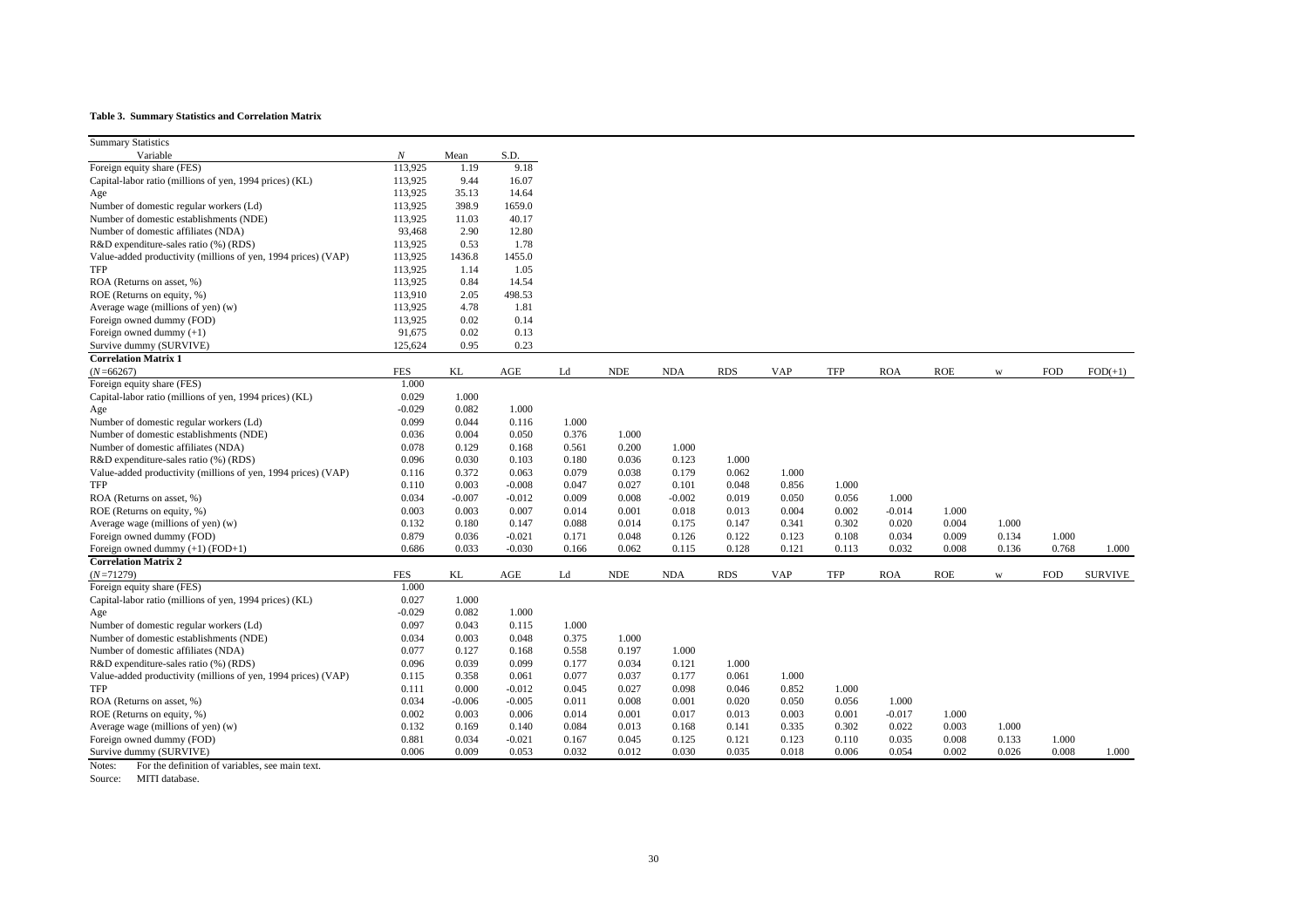#### **Table 4. Regression Results: Determinants of Foreign Ownership**

|                                                         | Dependent variable: Foreign ownership dummy (year t+1) |                |                                  |                      |                                                           |                |                        |                                                                                            |  |  |
|---------------------------------------------------------|--------------------------------------------------------|----------------|----------------------------------|----------------------|-----------------------------------------------------------|----------------|------------------------|--------------------------------------------------------------------------------------------|--|--|
| Independent variables (year t)                          |                                                        |                |                                  |                      |                                                           |                |                        |                                                                                            |  |  |
| Foreign-owned dummy                                     |                                                        |                |                                  |                      | 3.20066*** 3.17522*** 3.83713*** 3.80696*** 3.19692***    |                | 3.17108*** 3.83331***  | 3.80252***                                                                                 |  |  |
|                                                         | [70.91]                                                | [69.67]        | [55.99]                          | [55.34]              | [70.78]                                                   | [69.53]        | [55.93]                | [55.27]                                                                                    |  |  |
| Capital-labor ratio (millions of yen, 1994 prices)      | $0.00113*$                                             | $0.00128**$    | 0.00115                          | $0.00129*$           | $-0.00019$                                                | 0.00004        | $-0.00028$             | $-0.00006$                                                                                 |  |  |
|                                                         | [1.73]                                                 | [2.00]         | [1.59]                           | [1.84]               | [0.25]                                                    | [0.05]         | [0.34]                 | [0.07]                                                                                     |  |  |
| Age                                                     |                                                        |                |                                  |                      |                                                           |                |                        | $-0.00850***-0.00865***-0.01016***-0.01046***-0.00876***-0.00888***-0.01041***-0.01068***$ |  |  |
|                                                         | [7.49]                                                 | [7.42]         | [8.51]                           | [8.51]               | [7.72]                                                    | [7.63]         | [8.72]                 | [8.70]                                                                                     |  |  |
| Number of domestic regular workers                      | $0.00002$ ***                                          |                | $0.00002***0.00002***$           |                      | $0.00002***0.00002***$                                    |                | $0.00002***0.00002***$ | $0.00002$ ***                                                                              |  |  |
|                                                         | [3.59]                                                 | [3.82]         | [3.63]                           | [3.89]               | [3.62]                                                    | [3.86]         | [3.65]                 | [3.92]                                                                                     |  |  |
| Number of domestic establishments                       |                                                        |                |                                  |                      | $0.00086***0.00091***0.00089***0.00096***0.00085***$      |                | $0.00090***0.00088***$ | $0.00095***$                                                                               |  |  |
|                                                         | [4.88]                                                 | [5.10]         | [4.62]                           | [4.92]               | [4.82]                                                    | [5.04]         | [4.56]                 | [4.87]                                                                                     |  |  |
| Number of domestic affiliates                           | $0.00138**$                                            | $0.00140**$    | $0.00219***$                     | $0.00216***0.00129*$ |                                                           | $0.00130*$     | $0.00211***$           | $0.00207***$                                                                               |  |  |
|                                                         | [2.01]                                                 | [2.04]         | [3.08]                           | [3.04]               | [1.87]                                                    | [1.88]         | [2.95]                 | [2.90]                                                                                     |  |  |
| $R&D$ expenditure-sales ratio $(\%)$                    | $0.05478***$                                           |                | $0.04828***0.05932***$           |                      | $0.05282***0.05488***$                                    |                | $0.04852***0.05945***$ | $0.05310***$                                                                               |  |  |
|                                                         | [10.43]                                                | [8.38]         | [10.58]                          | [8.62]               | [10.46]                                                   | [8.43]         | [10.61]                | [8.67]                                                                                     |  |  |
| Value-added productivity (millions of yen, 1994 prices) |                                                        |                |                                  |                      | $0.00003$ ***                                             |                | $0.00003***0.00004***$ | $0.00004***$                                                                               |  |  |
|                                                         |                                                        |                |                                  |                      | [5.68]                                                    | [5.48]         | [5.55]                 | [5.41]                                                                                     |  |  |
| <b>TFP</b>                                              | $0.04223***$                                           |                | $0.03996***0.04430***0.04222***$ |                      |                                                           |                |                        |                                                                                            |  |  |
|                                                         | [6.08]                                                 | [5.67]         | [5.93]                           | [5.58]               |                                                           |                |                        |                                                                                            |  |  |
| ROA (Returns on asset, %)                               | 0.00145                                                | 0.00156        | 0.00125                          | 0.00131              | 0.00143                                                   | 0.00154        | 0.00123                | 0.00128                                                                                    |  |  |
|                                                         | [1.31]                                                 | [1.40]         | [1.08]                           | [1.11]               | [1.29]                                                    | [1.38]         | [1.05]                 | [1.07]                                                                                     |  |  |
| ROE (Returns on equity, %)                              | 0.00001                                                | 0.00001        | 0.00002                          | 0.00002              | 0.00001                                                   | 0.00001        | 0.00002                | 0.00002                                                                                    |  |  |
|                                                         | [0.26]                                                 | [0.31]         | [0.87]                           | [0.99]               | [0.26]                                                    | [0.31]         | [0.87]                 | [0.99]                                                                                     |  |  |
| Average wage (millions of yen)                          | $0.05553***$                                           |                | $0.05124***0.05969***$           | $0.05429***$         | $0.05568***$                                              |                | $0.05118***0.05976***$ | $0.05411***$                                                                               |  |  |
|                                                         | [10.17]                                                | [9.05]         | [9.94]                           | [8.62]               | [10.18]                                                   | [9.02]         | [9.92]                 | [8.56]                                                                                     |  |  |
| Constant                                                |                                                        |                |                                  |                      | $-2.68676***-2.71013***-2.31005***-2.36965***-2.66699***$ |                |                        | $-2.69059***-2.28982***-2.35047***$                                                        |  |  |
|                                                         | [54.57]                                                | [23.28]        | [43.44]                          | [19.46]              | [54.74]                                                   | [23.13]        | [43.47]                | [19.32]                                                                                    |  |  |
| $\boldsymbol{N}$                                        | 66,267                                                 | 66,267         | 66,267                           | 66,267               | 66,267                                                    | 66,267         | 66,267                 | 66,267                                                                                     |  |  |
| Year dummy                                              | N <sub>o</sub>                                         | N <sub>0</sub> | Yes                              | Yes                  | No                                                        | N <sub>o</sub> | Yes                    | Yes                                                                                        |  |  |
| Industry dummy                                          | No                                                     | Yes            | N <sub>o</sub>                   | Yes                  | No                                                        | Yes            | N <sub>0</sub>         | Yes                                                                                        |  |  |
| Log-Likelihood                                          | $-2806.97$                                             | $-2777.76$     | $-2491.91$                       | $-2462.86$           | $-2808.39$                                                | $-2778.23$     | $-2492.99$             | $-2463.06$                                                                                 |  |  |
| Akaike's information criteria                           | 0.09                                                   | 0.08           | 0.08                             | 0.08                 | 0.09                                                      | 0.08           | 0.08                   | 0.08                                                                                       |  |  |

Notes: 1) Random-effect probit model is used for estimation.

2) \*\*\*, \*\*, \* indicate level of significance at  $1\%$ , 5% and  $10\%$ .

3) Figures in brackets indicate t-statistics.

Source: MITI Database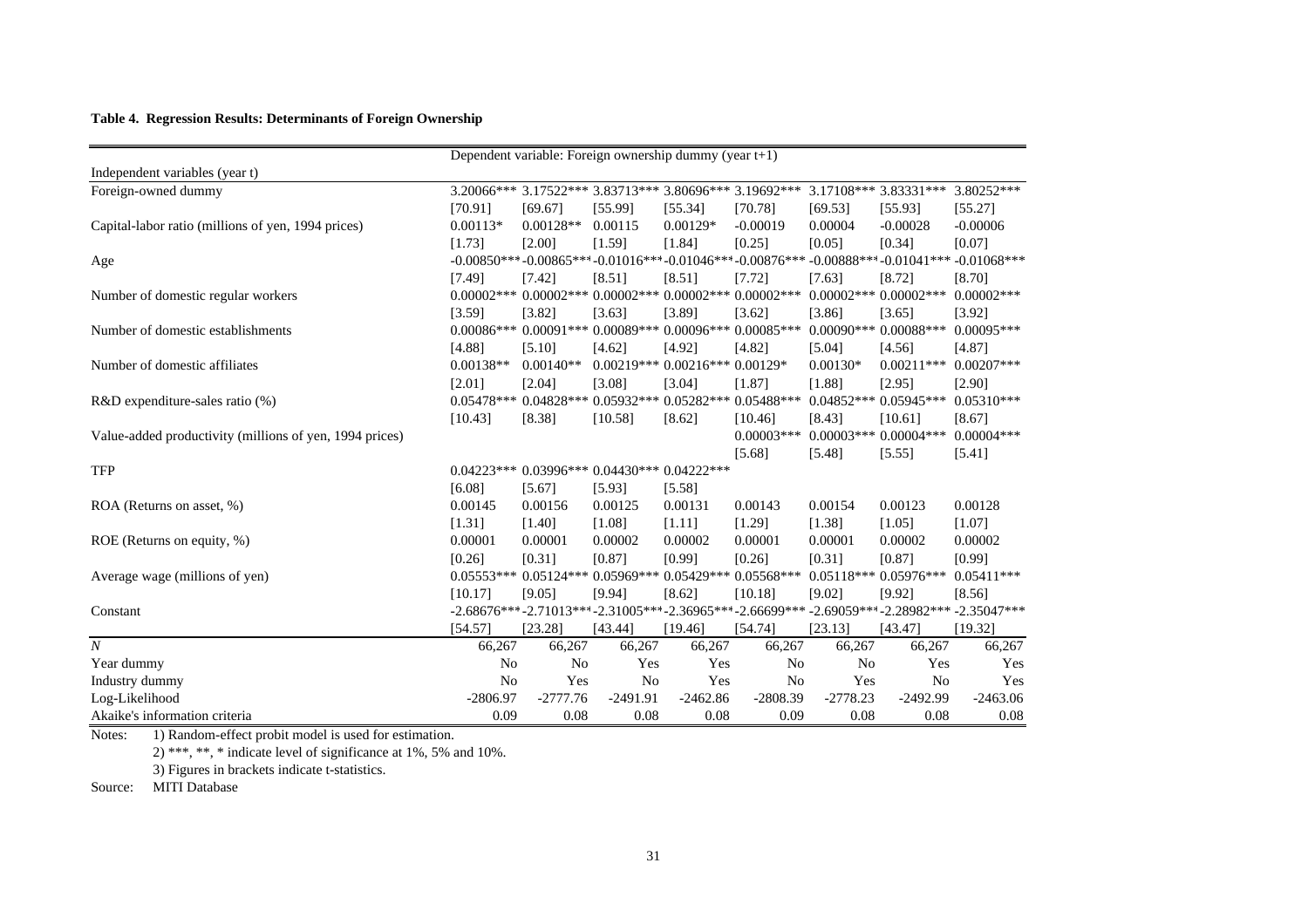#### **Table 5a. Regression Results: Effects of Foreign Ownership on Corporate Performance**

| Dependent variables: growth of the following variables from year $t$ to year $t+1$ |              |                         |                         |                                        |                        |              |                                   |                                                |                       |               |
|------------------------------------------------------------------------------------|--------------|-------------------------|-------------------------|----------------------------------------|------------------------|--------------|-----------------------------------|------------------------------------------------|-----------------------|---------------|
| Independent variables (year t)                                                     | KL           | Ld                      | <b>NDE</b>              | <b>NDA</b>                             | <b>RDS</b>             | RealVAL      | <b>TFP</b>                        | <b>ROA</b>                                     | <b>ROE</b>            | W             |
| Foreign owned dummy                                                                | $-0.79362$   | $-0.82663*$             | $-1.28144$              | $-1.11035$                             | $-1.26787$             |              | 6.02848*** 6.38781*** 7.32159**   |                                                | 6.78830*              | 4.20848***    |
|                                                                                    | [0.71]       | [1.66]                  | [0.75]                  | [0.97]                                 | [0.40]                 | [5.24]       | [5.57]                            | [2.14]                                         | [1.77]                | [6.05]        |
| Capital-labor ratio (millions of yen, 1994 prices)                                 |              | $-0.14062***0.03190***$ | $-0.01595$              | 0.01484                                | $-0.01103$             |              |                                   | $-0.05518***0.02652***0.11809***$              | $0.09908$ ***         | 0.05974***    |
|                                                                                    | [14.82]      | [7.48]                  | [1.11]                  | [1.56]                                 | [0.27]                 | [5.68]       | [2.74]                            | [3.78]                                         | [2.87]                | [9.86]        |
| Age                                                                                | $0.02265**$  | $-0.07291***$           | $-0.03392**$            | $-0.00880$                             | 0.03530                |              |                                   | $-0.04407***-0.04426***-0.11681***-0.16533***$ |                       | $0.01798***$  |
|                                                                                    | [2.08]       | [15.02]                 | [2.05]                  | [0.70]                                 | [0.78]                 | [3.94]       | [3.97]                            | [3.39]                                         | [4.35]                | [2.63]        |
| Number of domestic regular workers                                                 | $0.00023**$  |                         | $-0.00015***0.00233***$ | $0.00047***$                           | $0.00097***$           | 0.00015      | 0.00013                           | 0.00044                                        | 0.00033               | 0.00008       |
|                                                                                    | [2.18]       | [3.17]                  | [14.88]                 | [5.73]                                 | [3.14]                 | [1.41]       | [1.25]                            | [1.34]                                         | [0.94]                | [1.12]        |
| Number of domestic establishments                                                  | $-0.00786**$ | 0.00067                 | $-0.21583***0.00510*$   |                                        | 0.00976                | 0.00370      | 0.00496                           | $-0.01365$                                     | $-0.01564$            | $-0.00378*$   |
|                                                                                    | [2.13]       | [0.42]                  | [38.14]                 | [1.72]                                 | [0.71]                 | [0.97]       | [1.30]                            | [1.22]                                         | [1.23]                | [1.70]        |
| Number of domestic affiliates                                                      | 0.01607      | $-0.01597**$            |                         | $-0.06349***$ $-0.12631***$ $-0.05729$ |                        |              | $0.06923***0.06838***-0.03000$    |                                                | $-0.04057$            | $0.07179***$  |
|                                                                                    | [1.14]       | [2.50]                  | [2.99]                  | [11.65]                                | [1.10]                 | [4.82]       | [4.77]                            | [0.66]                                         | [0.82]                | [7.88]        |
| $R&D$ expenditure-sales ratio $(\%)$                                               | $0.19512**$  | $-0.04603$              | $-0.14760$              | 0.07077                                | $-6.04362***0.23831**$ |              | $0.27792***0.64163**$             |                                                | 0.50113               | 0.49864***    |
|                                                                                    | [1.98]       | [1.06]                  | [0.98]                  | [0.72]                                 | [23.48]                | [2.33]       | [2.73]                            | [2.09]                                         | [1.45]                | [8.34]        |
| <b>TFP</b>                                                                         | 1.05919***   | $0.64412***$            | 0.07709                 | $0.37941***$                           | 0.44071                |              | -9.62630*** -9.90484*** -0.76393* |                                                | $-0.21157$            | 1.49006***    |
|                                                                                    | [7.54]       | [10.57]                 | [0.35]                  | [2.91]                                 | [0.66]                 | [65.13]      | [67.25]                           | [1.74]                                         | [0.43]                | [18.06]       |
| ROA (Returns on asset, %)                                                          | $0.04298***$ | $0.07703***$            | $0.09973***$            | $0.05743***$                           | $0.23957***$           | $-0.03945**$ |                                   | $-0.04401***-1.18917***$                       | $-0.96079***$         | $0.03331***$  |
|                                                                                    | [2.76]       | [11.72]                 | [4.03]                  | [3.05]                                 | [3.14]                 | [2.36]       | [2.64]                            | [20.84]                                        | [14.95]               | [3.85]        |
| ROE (Returns on equity, %)                                                         | $-0.00010$   | $-0.00004$              | 0.00062                 | 0.00007                                | $-0.00018$             | 0.00019      | 0.00022                           | $-0.00035$                                     | $-0.01546***-0.00022$ |               |
|                                                                                    | [0.36]       | [0.40]                  | [1.44]                  | [0.35]                                 | [0.30]                 | [0.66]       | [0.77]                            | [0.45]                                         | [16.13]               | [1.54]        |
| Average wage (millions of yen)                                                     |              | $-0.46851***0.43979***$ | $-0.15705$              | 0.11425                                | $0.75630*$             |              | $0.80673***0.76775***$            | $-0.38409$                                     | $-0.55949*$           | $-5.46972***$ |
|                                                                                    | [5.08]       | [10.85]                 | [1.11]                  | [1.26]                                 | [1.81]                 | [8.40]       | [8.03]                            | [1.34]                                         | [1.74]                | [97.82]       |
| Constant                                                                           | 4.53627***   | $-0.44506$              | 17.43942***-1.31726     |                                        | 12.44514**             |              | 4.97721*** 9.37470*** -5.00350    |                                                | $-1.24122$            | 22.23551***   |
|                                                                                    | [4.22]       | [0.94]                  | [10.51]                 | [1.00]                                 | [2.11]                 | [4.43]       | [8.38]                            | [1.48]                                         | [0.33]                | [34.11]       |
| $\boldsymbol{N}$                                                                   | 66,267       | 66,266                  | 66,267                  | 32,755                                 | 19,813                 | 66,267       | 66,267                            | 53,889                                         | 52,310                | 66,267        |
| Year dummies                                                                       | Yes          | Yes                     | Yes                     | Yes                                    | Yes                    | Yes          | Yes                               | Yes                                            | Yes                   | Yes           |
| Industry dummies                                                                   | Yes          | Yes                     | Yes                     | Yes                                    | Yes                    | Yes          | Yes                               | Yes                                            | Yes                   | Yes           |
| R-squared                                                                          | 0.00         | 0.02                    | 0.13                    | 0.01                                   | 0.03                   | 0.07         | 0.07                              | 0.02                                           | 0.02                  | 0.14          |

Notes: 1) Random-effect model is used for estimation.

2) \*\*\*, \*\*, \* indicate level of significance at 1%, 5% and 10%.

3) Figures in brackets indicate t-statistics.

4) Estimated coefficients indicate the gaps of growth rate between foreign-owned and domestically-owned firms.

5) For the definition of dependent variables, see main text.

Source: MITI Database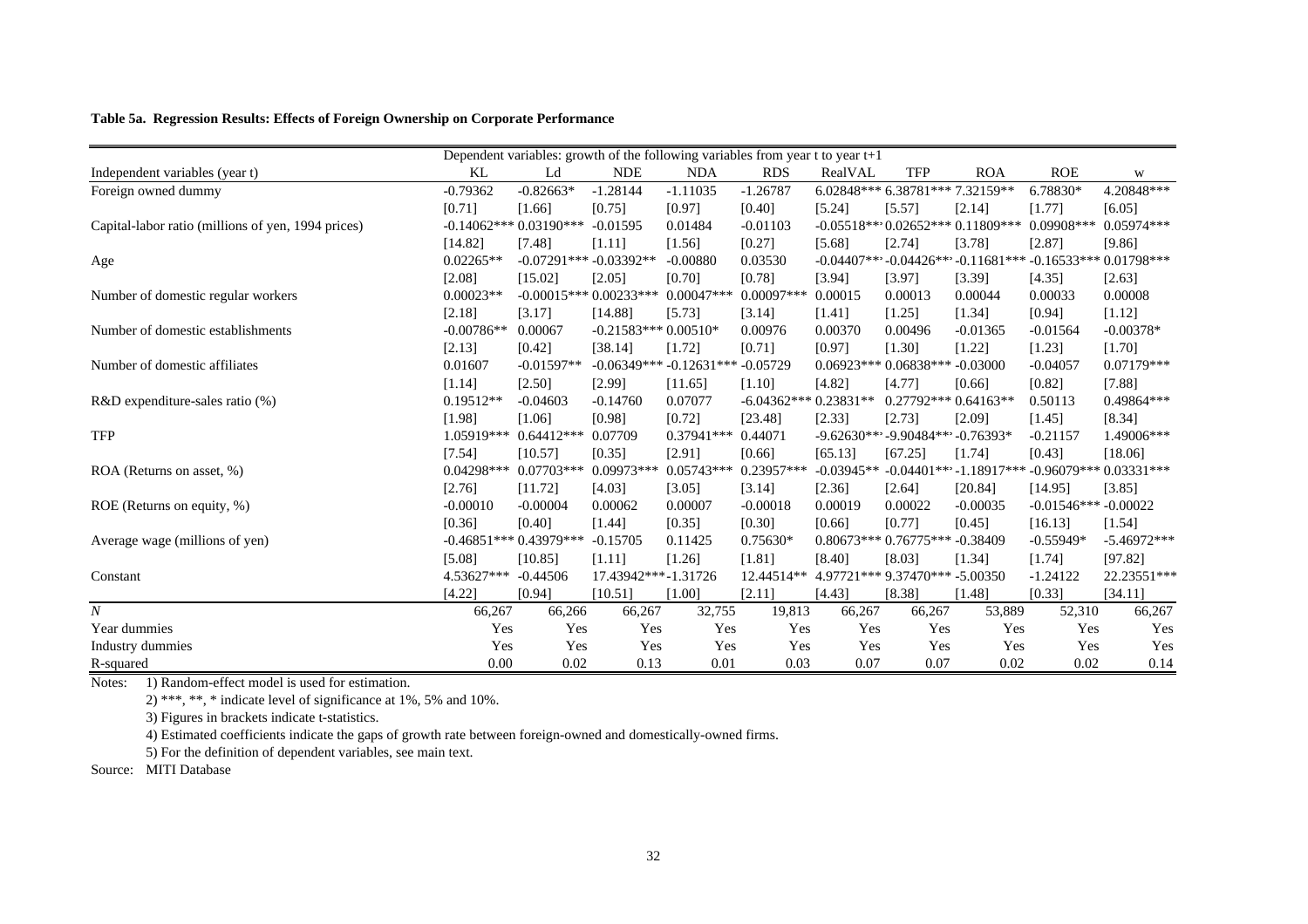#### **Table 5b. Regression Results: Effects of Foreign Ownership on Corporate Performance**

|                                                         | Dependent variables: growth of the following variables from year $t$ to year $t+1$ |                         |                         |               |               |               |               |               |                        |               |
|---------------------------------------------------------|------------------------------------------------------------------------------------|-------------------------|-------------------------|---------------|---------------|---------------|---------------|---------------|------------------------|---------------|
| Independent variables (year t)                          | KL                                                                                 | Ld                      | <b>NDE</b>              | <b>NDA</b>    | <b>RDS</b>    | RealVAL       | <b>TFP</b>    | <b>ROA</b>    | <b>ROE</b>             | W             |
| Foreign-owned dummy                                     | $-0.30966$                                                                         | $-0.88458*$             | $-1.24782$              | $-1.13330$    | $-1.11629$    | $6.67140***$  | $6.87610***$  | 7.53928**     | 7.02144*               | 4.06708***    |
|                                                         | [0.28]                                                                             | [1.78]                  | [0.73]                  | [0.99]        | [0.35]        | [5.78]        | [5.97]        | [2.20]        | [1.83]                 | [5.84]        |
| Capital-labor ratio (millions of yen, 1994 prices)      |                                                                                    | $-0.14516***0.01530***$ | $-0.01638$              | 0.00665       | $-0.00986$    | 0.18998***    | 0.27194***    | $0.14385***$  | $0.11301***$           | $0.02121***$  |
|                                                         | [14.58]                                                                            | [3.43]                  | [1.08]                  | [0.67]        | [0.22]        | [18.53]       | [26.56]       | [4.42]        | [3.14]                 | [3.36]        |
| Age                                                     | 0.01724                                                                            | $-0.07479***$           | $-0.03431**$            | $-0.00999$    | 0.03384       | $-0.01439$    | $-0.01304$    | $-0.11503***$ | $-0.16553***$          | $0.01381**$   |
|                                                         | [1.59]                                                                             | [15.42]                 | [2.08]                  | [0.80]        | [0.75]        | [1.29]        | [1.17]        | [3.34]        | [4.36]                 | [2.02]        |
| Number of domestic regular workers                      | $0.00022**$                                                                        |                         | $-0.00015***0.00233***$ | $0.00047***$  | $0.00096***$  | 0.00009       | 0.00008       | 0.00042       | 0.00032                | 0.00009       |
|                                                         | [2.10]                                                                             | [3.09]                  | [14.87]                 | [5.75]        | [3.11]        | [0.88]        | [0.74]        | [1.31]        | [0.92]                 | [1.26]        |
| Number of domestic establishments                       | $-0.00726**$                                                                       | 0.00055                 | $-0.21579***0.00508*$   |               | 0.01020       | 0.00515       | 0.00622       | $-0.01331$    | $-0.01529$             | $-0.00405*$   |
|                                                         | [1.97]                                                                             | [0.34]                  | [38.13]                 | [1.72]        | [0.75]        | [1.34]        | [1.62]        | [1.19]        | [1.20]                 | [1.82]        |
| Number of domestic affiliates                           | 0.02149                                                                            | $-0.01840***$           | $-0.06313***$           | $-0.12695***$ | $-0.05362$    | $0.10114***$  | $0.09849***$  | $-0.02427$    | $-0.03603$             | 0.06588***    |
|                                                         | [1.52]                                                                             | [2.87]                  | [2.96]                  | [11.68]       | [1.02]        | [7.00]        | [6.83]        | [0.53]        | [0.73]                 | [7.22]        |
| $R&D$ expenditure-sales ratio $(\%)$                    | $0.19131*$                                                                         | $-0.04424$              | $-0.14789$              | 0.07234       | $-6.04918***$ | 0.20895**     | $0.25005**$   | $0.63709**$   | 0.49681                | $0.50267***$  |
|                                                         | [1.94]                                                                             | [1.02]                  | [0.98]                  | [0.74]        | [23.50]       | [2.04]        | [2.44]        | [2.08]        | [1.44]                 | [8.40]        |
| Value-added productivity (millions of yen, 1994 prices) | 0.00001                                                                            | $0.00051***$            | 0.00000                 | $0.00024**$   | $-0.00006$    | $-0.00720***$ | $-0.00717***$ | $-0.00080**$  | $-0.00046$             | $0.00119***$  |
|                                                         | [0.12]                                                                             | [10.67]                 | [0.02]                  | [2.42]        | [0.13]        | [63.11]       | [62.93]       | [2.38]        | [1.23]                 | [18.46]       |
| ROA (Returns on asset, %)                               | $0.04832**$                                                                        | $0.07691***$            | $0.10012***$            | $0.05777***$  | 0.24389***    | $-0.04048**$  | $-0.04679***$ | $-1.18707***$ | $-0.95782**$           | $0.03314***$  |
|                                                         | [3.10]                                                                             | [11.70]                 | [4.05]                  | [3.07]        | [3.19]        | [2.41]        | [2.79]        | [20.80]       | [14.91]                | [3.83]        |
| ROE (Returns on equity, %)                              | $-0.00010$                                                                         | $-0.00005$              | 0.00062                 | 0.00007       | $-0.00018$    | 0.00020       | 0.00023       | $-0.00035$    | $-0.01546*** -0.00023$ |               |
|                                                         | [0.36]                                                                             | [0.41]                  | [1.44]                  | [0.35]        | [0.30]        | [0.68]        | [0.79]        | [0.45]        | [16.12]                | [1.56]        |
| Average wage (millions of yen)                          |                                                                                    | $-0.28658***0.44380***$ | $-0.14426$              | 0.12329       | $0.84995**$   | 0.68412***    | 0.58884***    | $-0.34289$    | $-0.49448$             | $-5.46675***$ |
|                                                         | [3.12]                                                                             | [10.97]                 | [1.02]                  | [1.36]        | [2.05]        | [7.14]        | [6.15]        | [1.20]        | [1.54]                 | [97.96]       |
| Constant                                                | 4.99349***                                                                         | $-0.19025$              | 17.47179***-1.13301     |               | 12.66467**    | 0.96770       | 5.24802***    | $-5.31994$    | $-1.32880$             | 22.82191***   |
|                                                         | [4.65]                                                                             | [0.40]                  | [10.54]                 | [0.86]        | [2.15]        | [0.86]        | [4.68]        | [1.58]        | [0.35]                 | [35.07]       |
| $\boldsymbol{N}$                                        | 66,267                                                                             | 66,266                  | 66,267                  | 32,755        | 19,813        | 66,267        | 66,267        | 53,889        | 52,310                 | 66,267        |
| Year dummies                                            | Yes                                                                                | Yes                     | Yes                     | Yes           | Yes           | Yes           | Yes           | Yes           | Yes                    | Yes           |
| Industry dummies                                        | Yes                                                                                | Yes                     | Yes                     | Yes           | Yes           | Yes           | Yes           | Yes           | Yes                    | Yes           |
| R-squared                                               | 0.00                                                                               | 0.02                    | 0.13                    | 0.01          | 0.03          | 0.06          | 0.06          | 0.02          | 0.02                   | 0.14          |

For notes and sources, see Table 5a.